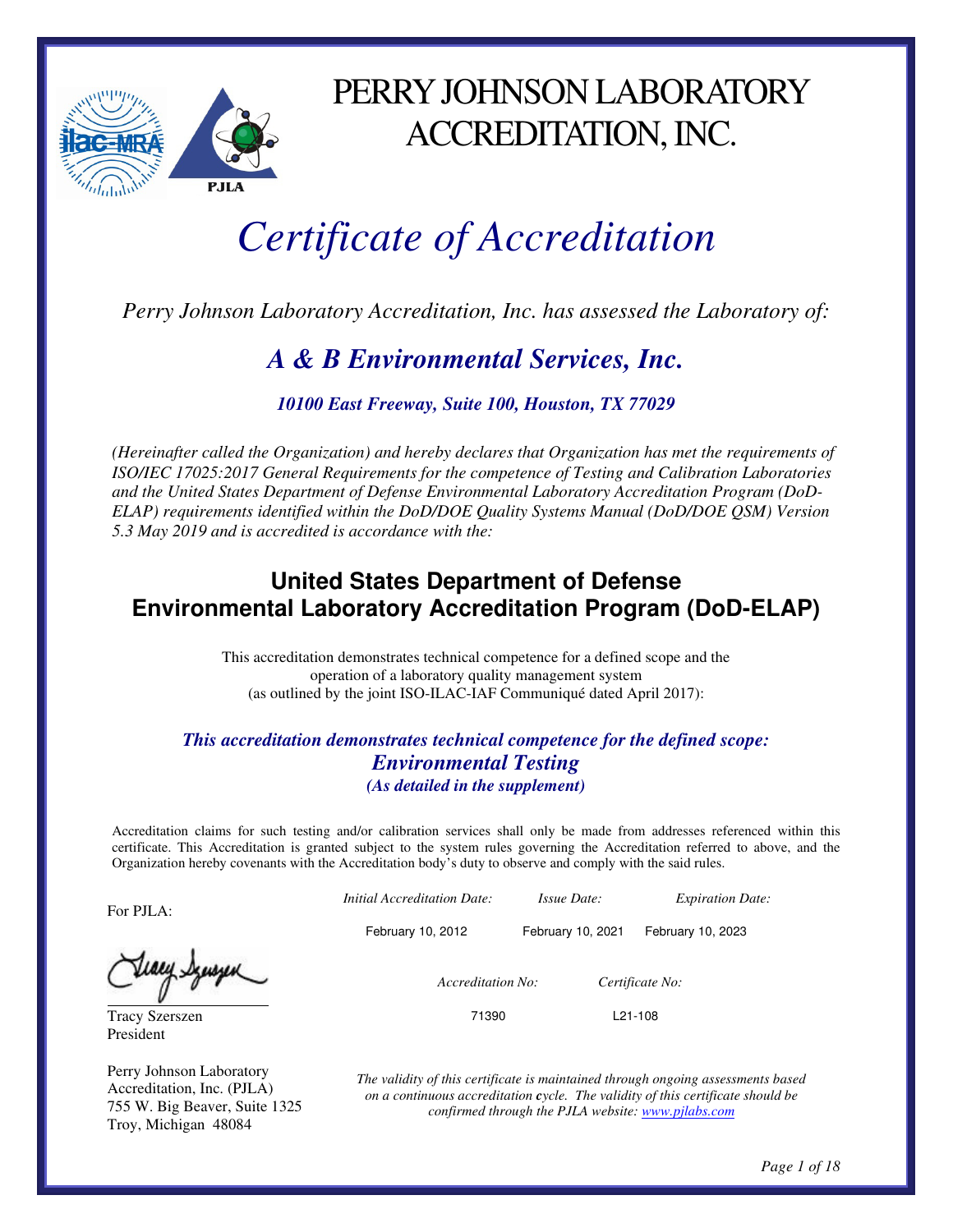

**A & B Environmental Services, Inc.** 

10100 East Freeway, Suite 100, Houston, TX 77029 Contact Name: Almera Rosario Phone: 713-453-6060

| <b>Matrix</b>  | <b>Standard/Method</b> | <b>Technology</b>                                           | Analyte                               |
|----------------|------------------------|-------------------------------------------------------------|---------------------------------------|
| Air            | EPA TO-15              | GC-MS                                                       | 1,1,1-Trichloroethane                 |
| Air            | EPA TO-15              | GC-MS                                                       | 1,1,2,2-Tetrachloroethane             |
| Air            | EPA TO-15              | GC-MS                                                       | 1,1,2-Trichloro-1,2,2-trifluoroethane |
| Air            | EPA TO-15              | GC-MS                                                       | 1,1,2-Trichloroethane                 |
| Air            | EPA TO-15              | GC-MS                                                       | 1,1-Dichloroethane                    |
| Air            | EPA TO-15              | GC-MS                                                       | 1,1-Dichloroethylene                  |
| Air            | EPA TO-15              | GC-MS                                                       | 1,2,4-Trichlorobenzene                |
| Air            | EPA TO-15              | GC-MS                                                       | 1,2,4-Trimethylbenzene                |
| Air            | EPA TO-15              | GC-MS                                                       | 1,2-Dibromoethane                     |
| Air            | EPA TO-15              | GC-MS                                                       | 1,2-Dichlorobenzene                   |
| Air            | EPA TO-15              | GC-MS                                                       | 1,2-Dichloroethane                    |
| Air            | EPA TO-15              | GC-MS                                                       | 1,2-Dichloropropane                   |
| Air            | EPA TO-15              | GC-MS                                                       | 1,2-Dichlorotetrafluoroethane         |
| Air            | EPA TO-15              | $\overline{GC-MS}$                                          | 1,3,5-Trimethylbenzene                |
| Air            | EPA TO-15              | GC-MS                                                       | 1,3-Butadiene                         |
| Air            | EPA TO-15              | GC-MS                                                       | 1,3-Dichlorobenzene                   |
| Air            | EPA TO-15              | GC-MS                                                       | 1,4-Dichlorobenzene                   |
| Air            | EPA TO-15              | GC-MS                                                       | 1,4-Dioxane                           |
| Air            | EPA TO-15              | GC-MS                                                       | 2-Butanone                            |
| Air            | EPA TO-15              | GC-MS                                                       | 4-Ethyltoluene                        |
| Air            | EPA TO-15              | GC-MS                                                       | Acetone                               |
| Air            | EPA TO-15              | GC-MS                                                       | Acrolein                              |
| Air            | EPA TO-15              | GC-MS                                                       | Benzene                               |
| Air            | EPA TO-15              | GC-MS                                                       | Benzyl chloride                       |
| Air            | EPA TO-15              | GC-MS                                                       | Bromodichloromethane                  |
| Air            | EPA TO-15              | GC-MS                                                       | Bromoform                             |
| Air            | EPA TO-15              | GC-MS                                                       | Bromomethane                          |
| Air            | EPA TO-15              | GC-MS                                                       | Carbon disulfide                      |
| Air            | EPA TO-15              | GC-MS                                                       | Carbon tetrachloride                  |
| Air            | EPA TO-15              | GC-MS                                                       | Chlorobenzene                         |
| Air            | EPA TO-15              | $GC-MS$                                                     | Chloroethane                          |
| Air            | EPA TO-15              | GC-MS                                                       | Chloroform                            |
| Air            | EPA TO-15              | GC-MS                                                       | Chloromethane                         |
| Air            | EPA TO-15              | GC-MS                                                       | cis-1,2-Dichloroethylene              |
| Air            | EPA TO-15              | GC-MS                                                       | cis-1,3-Dichloropropene               |
| Issue: 02/2021 |                        | This supplement is in conjunction with certificate #L21-108 | Page 2 of 18                          |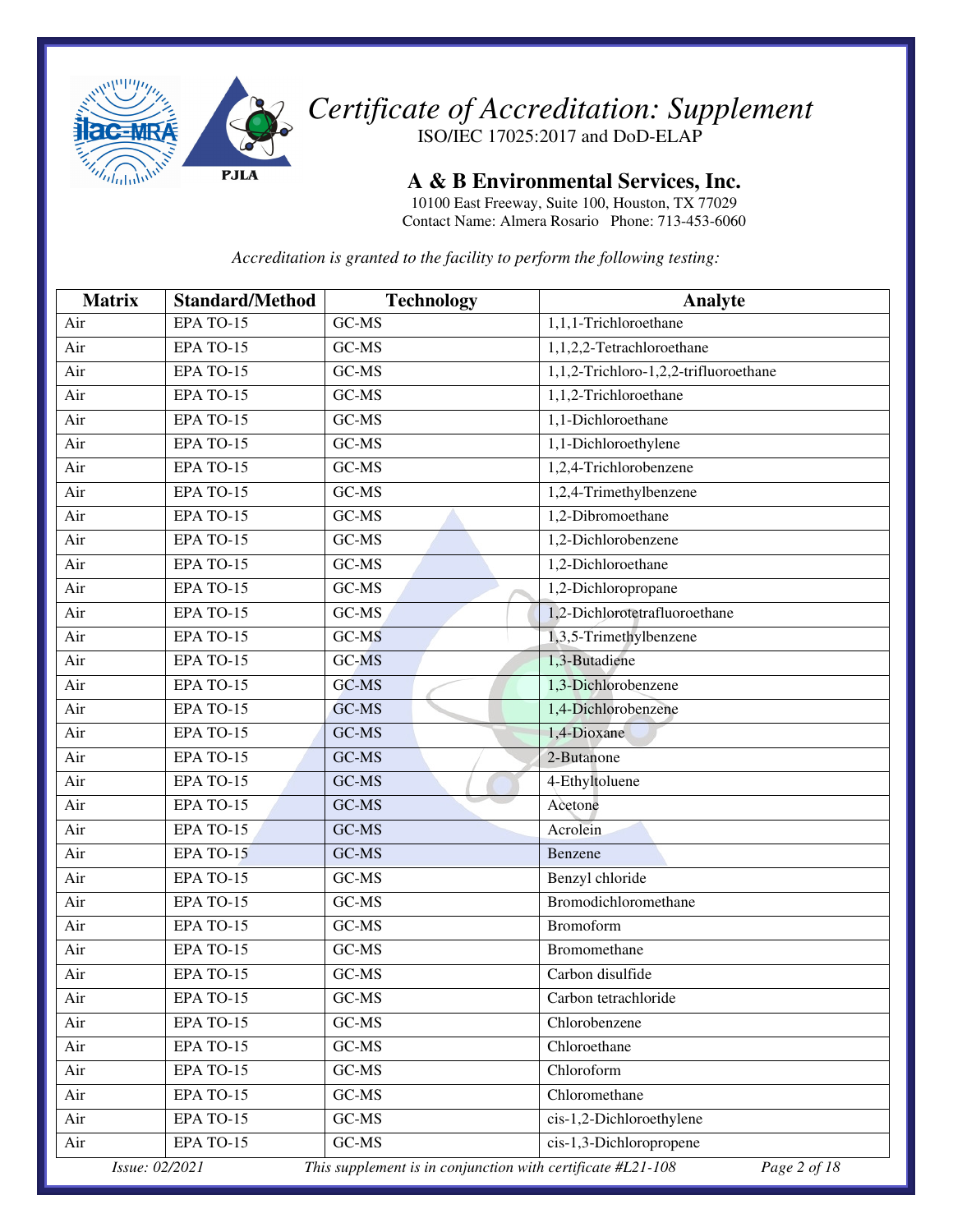

**A & B Environmental Services, Inc.** 

10100 East Freeway, Suite 100, Houston, TX 77029 Contact Name: Almera Rosario Phone: 713-453-6060

| <b>Matrix</b> | <b>Standard/Method</b> | <b>Technology</b>                | Analyte                    |
|---------------|------------------------|----------------------------------|----------------------------|
| Air           | EPA TO-15              | GC-MS                            | Cyclohexane                |
| Air           | EPA TO-15              | GC-MS                            | Dibromochloromethane       |
| Air           | EPA TO-15              | GC-MS                            | Dichlorodifluoromethane    |
| Air           | EPA TO-15              | GC-MS                            | Ethanol                    |
| Air           | EPA TO-15              | GC-MS                            | Ethyl acetate              |
| Air           | EPA TO-15              | GC-MS                            | Ethylbenzene               |
| Air           | EPA TO-15              | GC-MS                            | Heptane                    |
| Air           | EPA TO-15              | GC-MS                            | Hexachlorobutadiene        |
| Air           | EPA TO-15              | GC-MS                            | Hexane                     |
| Air           | EPA TO-15              | GC-MS                            | Isopropyl Alcohol          |
| Air           | EPA TO-15              | GC-MS                            | m- & p-Xylenes             |
| Air           | EPA TO-15              | GC-MS                            | Methyl Butyl Ketone        |
| Air           | EPA TO-15              | GC-MS                            | Methyl Methacrylate        |
| Air           | EPA TO-15              | GC-MS                            | Methylene chloride         |
| Air           | EPA TO-15              | GC-MS                            | <b>MIBK</b>                |
| Air           | EPA TO-15              | GC-MS                            | <b>MTBE</b>                |
| Air           | EPA TO-15              | GC-MS                            | o-Xylene                   |
| Air           | EPA TO-15              | GC-MS                            | Propylene                  |
| Air           | EPA TO-15              | GC-MS                            | <b>Styrene</b>             |
| Air           | EPA TO-15              | GC-MS                            | Tetrachloroethylene        |
| Air           | EPA TO-15              | GC-MS                            | Tetrahydrofuran            |
| Air           | EPA TO-15              | GC-MS                            | Toluene                    |
| Air           | EPA TO-15              | GC-MS                            | trans-1,2-Dichloroethylene |
| Air           | EPA TO-15              | GC-MS                            | trans-1,3-Dichloropropene  |
| Air           | EPA TO-15              | GC-MS                            | Trichloroethylene          |
| Air           | EPA TO-15              | GC-MS                            | Trichlorofluoromethane     |
| Air           | EPA TO-15              | GC-MS                            | Vinyl Acetate              |
| Air           | EPA TO-15              | GC-MS                            | Vinyl Chloride             |
| Air           | <b>NIOSH 7400</b>      | <b>Phase Contrast Microscopy</b> | Asbestos                   |
| Aqueous       | <b>EPA 1664B</b>       | Gravimetric                      | O&G (SGT-HEM)              |
| Aqueous       | <b>EPA 1664B</b>       | Gravimetric                      | Oil & Grease               |
| Aqueous       | EPA 200.7              | <b>ICP</b>                       | Aluminum                   |
| Aqueous       | EPA 200.7              | <b>ICP</b>                       | Antimony                   |
| Aqueous       | EPA 200.7              | ICP                              | Arsenic                    |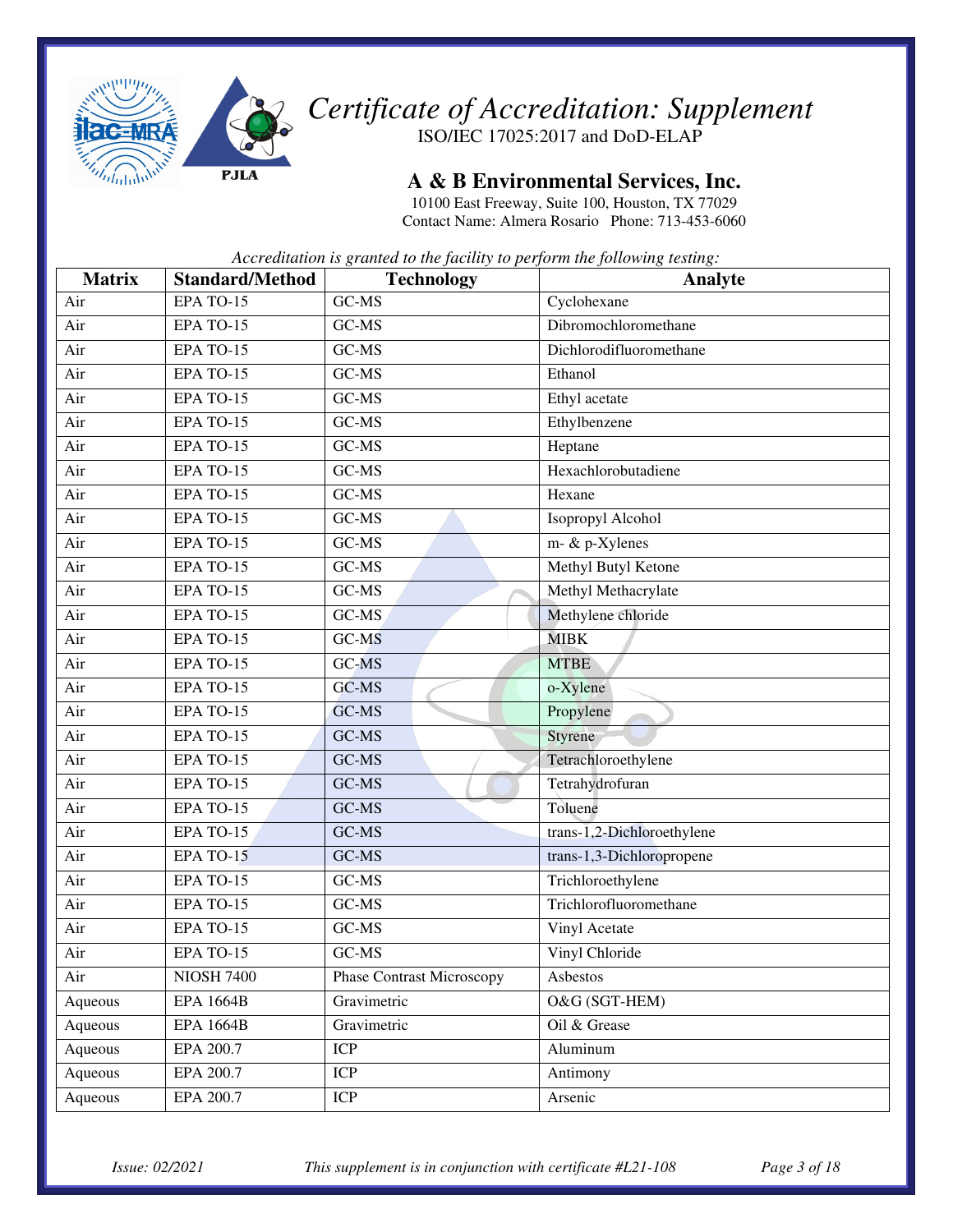

#### **A & B Environmental Services, Inc.**

10100 East Freeway, Suite 100, Houston, TX 77029 Contact Name: Almera Rosario Phone: 713-453-6060

*Accreditation is granted to the facility to perform the following testing:* 

| <b>Matrix</b> | <b>Standard/Method</b> | <b>Technology</b> | Analyte    |
|---------------|------------------------|-------------------|------------|
| Aqueous       | EPA 200.7              | <b>ICP</b>        | Barium     |
| Aqueous       | EPA 200.7              | <b>ICP</b>        | Beryllium  |
| Aqueous       | EPA 200.7              | <b>ICP</b>        | Boron      |
| Aqueous       | EPA 200.7              | <b>ICP</b>        | Cadmium    |
| Aqueous       | EPA 200.7              | <b>ICP</b>        | Calcium    |
| Aqueous       | EPA 200.7              | <b>ICP</b>        | Chromium   |
| Aqueous       | EPA 200.7              | <b>ICP</b>        | Cobalt     |
| Aqueous       | EPA 200.7              | <b>ICP</b>        | Copper     |
| Aqueous       | EPA 200.7              | <b>ICP</b>        | Iron       |
| Aqueous       | EPA 200.7              | <b>ICP</b>        | Lead       |
| Aqueous       | EPA 200.7              | <b>ICP</b>        | Lithium    |
| Aqueous       | EPA 200.7              | <b>ICP</b>        | Magnesium  |
| Aqueous       | EPA 200.7              | <b>ICP</b>        | Manganese  |
| Aqueous       | EPA 200.7              | <b>ICP</b>        | Molybdenum |
| Aqueous       | EPA 200.7              | <b>ICP</b>        | Nickel     |
| Aqueous       | EPA 200.7              | <b>ICP</b>        | Phosphorus |
| Aqueous       | EPA 200.7              | <b>ICP</b>        | Potassium  |
| Aqueous       | EPA 200.7              | <b>ICP</b>        | Selenium   |
| Aqueous       | EPA 200.7              | <b>ICP</b>        | Silicon    |
| Aqueous       | EPA 200.7              | <b>ICP</b>        | Silver     |
| Aqueous       | EPA 200.7              | <b>ICP</b>        | Sodium     |
| Aqueous       | EPA 200.7              | <b>ICP</b>        | Strontium  |
| Aqueous       | EPA 200.7              | <b>ICP</b>        | Thallium   |
| Aqueous       | EPA 200.7              | <b>ICP</b>        | Tin        |
| Aqueous       | EPA 200.7              | <b>ICP</b>        | Titanium   |
| Aqueous       | EPA 200.7              | <b>ICP</b>        | Vanadium   |
| Aqueous       | EPA 200.7              | <b>ICP</b>        | Zinc       |
| Aqueous       | <b>EPA 200.8</b>       | <b>ICP-MS</b>     | Aluminum   |
| Aqueous       | EPA 200.8              | <b>ICP-MS</b>     | Antimony   |
| Aqueous       | <b>EPA 200.8</b>       | ICP-MS            | Arsenic    |
| Aqueous       | EPA 200.8              | <b>ICP-MS</b>     | Barium     |
| Aqueous       | EPA 200.8              | ICP-MS            | Beryllium  |
| Aqueous       | EPA 200.8              | ICP-MS            | Cadmium    |
| Aqueous       | <b>EPA 200.8</b>       | ICP-MS            | Calcium    |
| Aqueous       | <b>EPA 200.8</b>       | ICP-MS            | Chromium   |

*Issue: 02/2021 This supplement is in conjunction with certificate #L21-108 Page 4 of 18*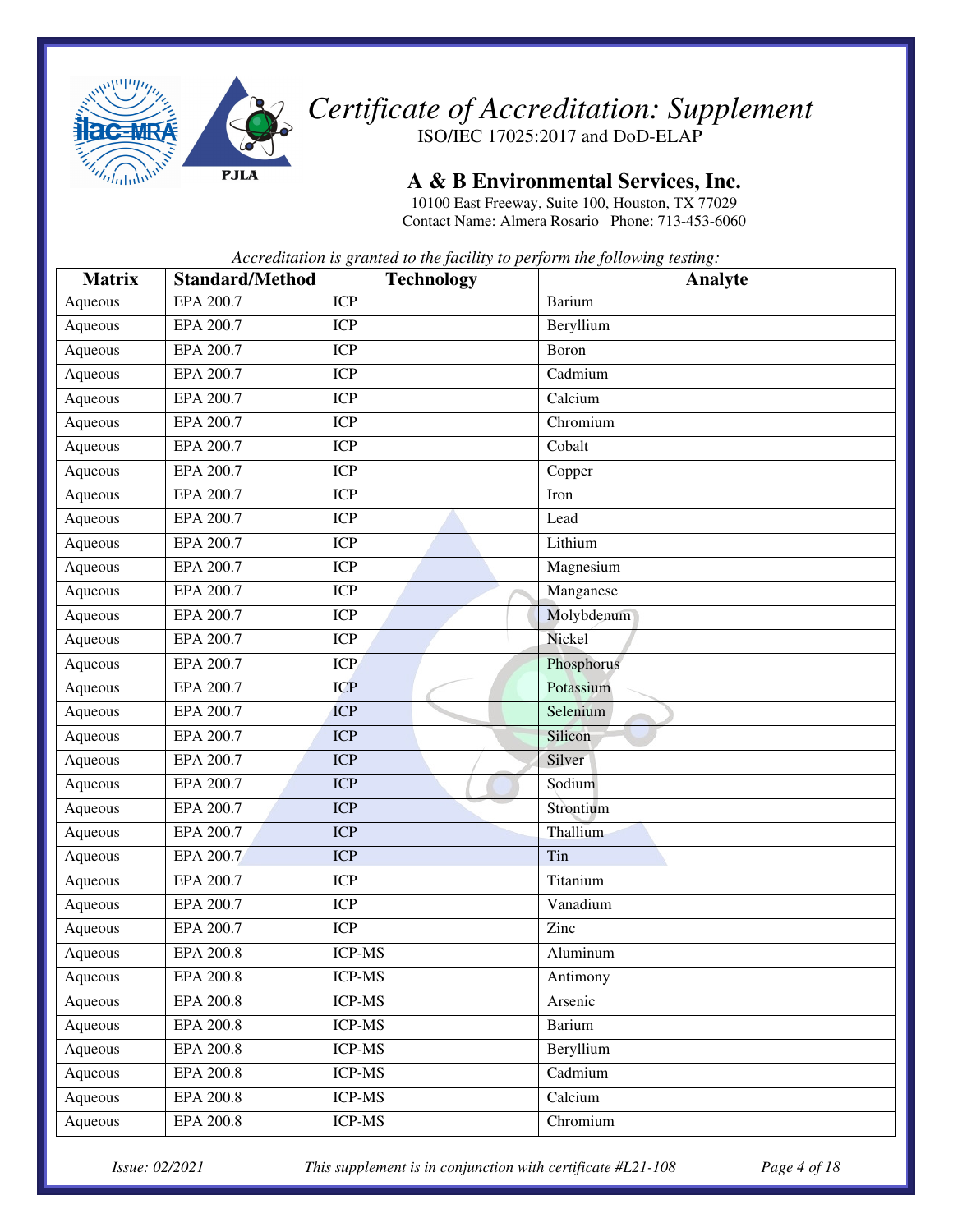

*Certificate of Accreditation: Supplement* 

ISO/IEC 17025:2017 and DoD-ELAP

#### **A & B Environmental Services, Inc.**

10100 East Freeway, Suite 100, Houston, TX 77029 Contact Name: Almera Rosario Phone: 713-453-6060

*Accreditation is granted to the facility to perform the following testing:* 

| <b>Matrix</b> | <b>Standard/Method</b> | <b>Technology</b>      | Analyte                   |
|---------------|------------------------|------------------------|---------------------------|
| Aqueous       | <b>EPA 200.8</b>       | <b>ICP-MS</b>          | Cobalt                    |
| Aqueous       | EPA 200.8              | <b>ICP-MS</b>          | Copper                    |
| Aqueous       | <b>EPA 200.8</b>       | <b>ICP-MS</b>          | Iron                      |
| Aqueous       | EPA 200.8              | <b>ICP-MS</b>          | Lead                      |
| Aqueous       | EPA 200.8              | <b>ICP-MS</b>          | Magnesium                 |
| Aqueous       | <b>EPA 200.8</b>       | <b>ICP-MS</b>          | Manganese                 |
| Aqueous       | <b>EPA 200.8</b>       | <b>ICP-MS</b>          | Molybdenum                |
| Aqueous       | <b>EPA 200.8</b>       | <b>ICP-MS</b>          | Nickel                    |
| Aqueous       | <b>EPA 200.8</b>       | <b>ICP-MS</b>          | Potassium                 |
| Aqueous       | <b>EPA 200.8</b>       | <b>ICP-MS</b>          | Selenium                  |
| Aqueous       | <b>EPA 200.8</b>       | <b>ICP-MS</b>          | Silver                    |
| Aqueous       | EPA 200.8              | <b>ICP-MS</b>          | Sodium                    |
| Aqueous       | <b>EPA 200.8</b>       | <b>ICP-MS</b>          | Thallium                  |
| Aqueous       | <b>EPA 200.8</b>       | <b>ICP-MS</b>          | Thorium                   |
| Aqueous       | <b>EPA 200.8</b>       | <b>ICP-MS</b>          | Uranium                   |
| Aqueous       | <b>EPA 200.8</b>       | <b>ICP-MS</b>          | Vanadium                  |
| Aqueous       | EPA 200.8              | <b>ICP-MS</b>          | Zinc                      |
| Aqueous       | EPA 245.1              | <b>CVAA</b>            | Mercury                   |
| Aqueous       | EPA 300.0              | IC                     | <b>Bromide</b>            |
| Aqueous       | EPA 300.0              | $\overline{\text{IC}}$ | Chloride                  |
| Aqueous       | EPA 300.0              | IC                     | Fluoride                  |
| Aqueous       | EPA 300.0              | $\overline{IC}$        | Nitrate/Nitrite as N      |
| Aqueous       | EPA 300.0              | IC                     | Nitrate-N                 |
| Aqueous       | EPA 300.0              | IC                     | Nitrite-N                 |
| Aqueous       | EPA 300.0              | IC                     | Ortho Phosphate-P         |
| Aqueous       | EPA 300.0              | IC                     | Sulfate                   |
| Aqueous       | EPA 350.3              | <b>ISE</b>             | Ammonia as N              |
| Aqueous       | EPA 420.1              | Colorimetric           | Phenols                   |
| Aqueous       | <b>EPA 624</b>         | GC-MS                  | 1,1,1,2-Tetrachloroethane |
| Aqueous       | <b>EPA 624</b>         | GC-MS                  | 1,1,1-Trichloroethane     |
| Aqueous       | <b>EPA 624</b>         | GC-MS                  | 1,1,2,2-Tetrachloroethane |
| Aqueous       | <b>EPA 624</b>         | GC-MS                  | 1,1,2-Trichloroethane     |
| Aqueous       | <b>EPA 624</b>         | GC-MS                  | 1,1-Dichloroethane        |
| Aqueous       | <b>EPA 624</b>         | GC-MS                  | 1,1-Dichloroethylene      |
| Aqueous       | <b>EPA 624</b>         | $GC-MS$                | 1,1-Dichloropropene       |

*Issue: 02/2021 This supplement is in conjunction with certificate #L21-108 Page 5 of 18*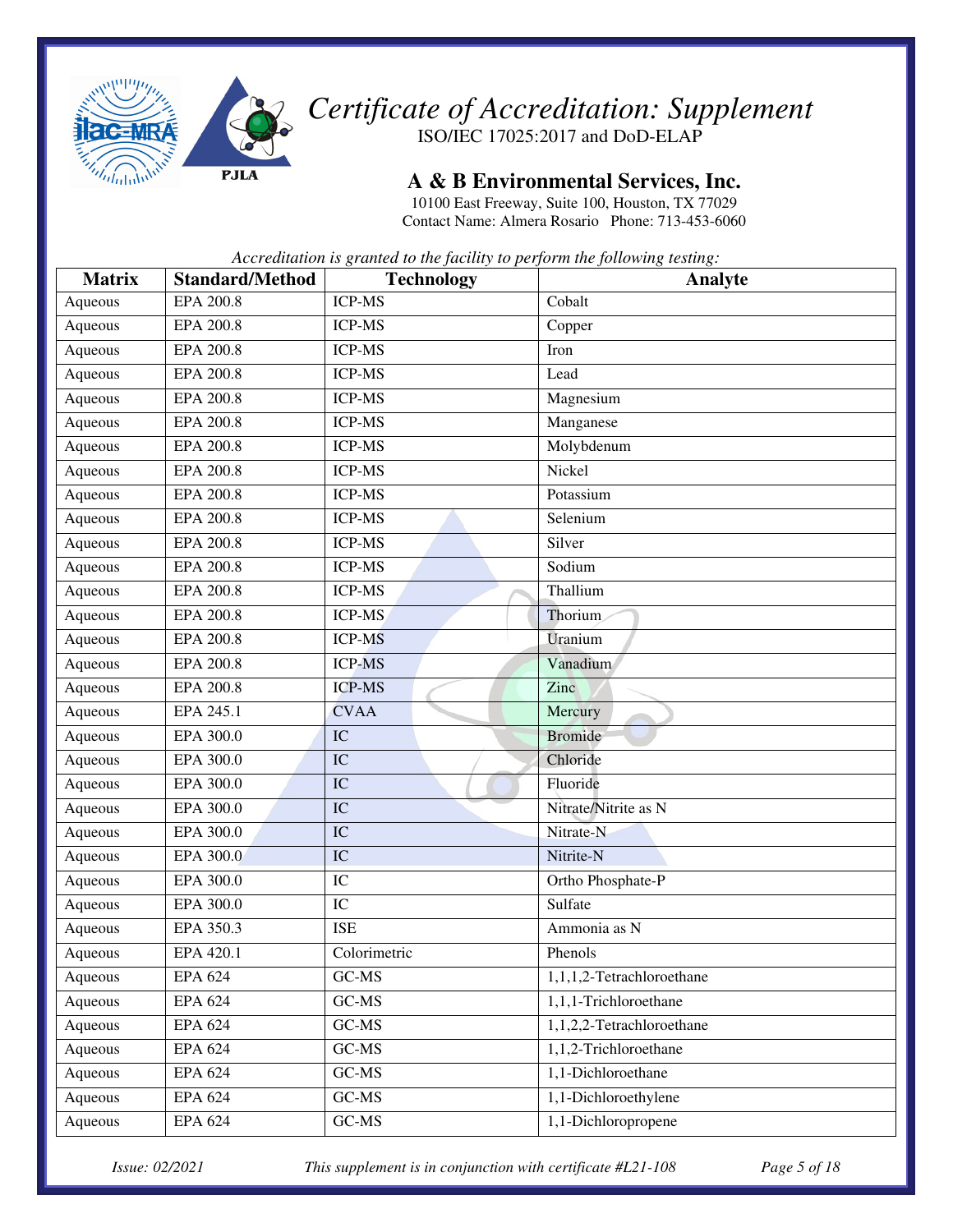

**A & B Environmental Services, Inc.** 

10100 East Freeway, Suite 100, Houston, TX 77029 Contact Name: Almera Rosario Phone: 713-453-6060

*Accreditation is granted to the facility to perform the following testing:* 

| <b>Matrix</b> | <b>Standard/Method</b> | <b>Technology</b> | Analyte                     |
|---------------|------------------------|-------------------|-----------------------------|
| Aqueous       | <b>EPA 624</b>         | GC-MS             | 1,2,3-trichlorobenzene      |
| Aqueous       | <b>EPA 624</b>         | GC-MS             | 1,2,3-Trichloropropane      |
| Aqueous       | EPA $62\overline{4}$   | GC-MS             | 1,2,4-Trichlorobenzene      |
| Aqueous       | <b>EPA 624</b>         | GC-MS             | 1,2,4-Trimethylbenzene      |
| Aqueous       | <b>EPA 624</b>         | GC-MS             | 1,2-Dibromo-3-chloropropane |
| Aqueous       | <b>EPA 624</b>         | GC-MS             | 1,2-Dibromoethane           |
| Aqueous       | <b>EPA 624</b>         | GC-MS             | 1,2-Dichlorobenzene         |
| Aqueous       | <b>EPA 624</b>         | GC-MS             | 1,2-Dichloroethane          |
| Aqueous       | <b>EPA 624</b>         | GC-MS             | 1,2-Dichloropropane         |
| Aqueous       | <b>EPA 624</b>         | GC-MS             | 1,3,5-Trimethylbenzene      |
| Aqueous       | <b>EPA 624</b>         | GC-MS             | 1,3-Butadiene               |
| Aqueous       | <b>EPA 624</b>         | GC-MS             | 1,3-Dichlorobenzene         |
| Aqueous       | <b>EPA 624</b>         | GC-MS             | 1,3-Dichloropropane         |
| Aqueous       | <b>EPA 624</b>         | GC-MS             | 1,4-Dichlorobenzene         |
| Aqueous       | <b>EPA 624</b>         | GC-MS             | 2,2,4-Trimethylpentane      |
| Aqueous       | <b>EPA 624</b>         | GC-MS             | 2,2-Dichloropropane         |
| Aqueous       | <b>EPA 624</b>         | GC-MS             | 2-Butanone                  |
| Aqueous       | <b>EPA 624</b>         | GC-MS             | 2-chloroethylvinyl Ether    |
| Aqueous       | <b>EPA 624</b>         | GC-MS             | 2-Chlorotoluene             |
| Aqueous       | <b>EPA 624</b>         | GC-MS             | 2-Hexanone                  |
| Aqueous       | <b>EPA 624</b>         | GC-MS             | 2-Methylnaphthalene         |
| Aqueous       | <b>EPA 624</b>         | GC-MS             | 2-Methylpentane             |
| Aqueous       | <b>EPA 624</b>         | GC-MS             | 4-Chlorotoluene             |
| Aqueous       | <b>EPA 624</b>         | GC-MS             | 4-Isopropyltoluene          |
| Aqueous       | <b>EPA 624</b>         | GC-MS             | 4-Vinylcyclohexene          |
| Aqueous       | <b>EPA 624</b>         | GC-MS             | Acetone                     |
| Aqueous       | EPA $62\overline{4}$   | GC-MS             | Acetonitrile                |
| Aqueous       | <b>EPA 624</b>         | GC-MS             | Acrolein                    |
| Aqueous       | <b>EPA 624</b>         | GC-MS             | Acrylonitrile               |
| Aqueous       | <b>EPA 624</b>         | $\mbox{GC-MS}$    | Amyl Acetate                |
| Aqueous       | <b>EPA 624</b>         | $GC-MS$           | Benzene                     |
| Aqueous       | <b>EPA 624</b>         | $GC-MS$           | Benzyl chloride             |
| Aqueous       | <b>EPA 624</b>         | $GC-MS$           | Bromobenzene                |
| Aqueous       | <b>EPA 624</b>         | $GC-MS$           | Bromochloromethane          |
| Aqueous       | <b>EPA 624</b>         | $GC-MS$           | Bromodichloromethane        |

*Issue: 02/2021 This supplement is in conjunction with certificate #L21-108 Page 6 of 18*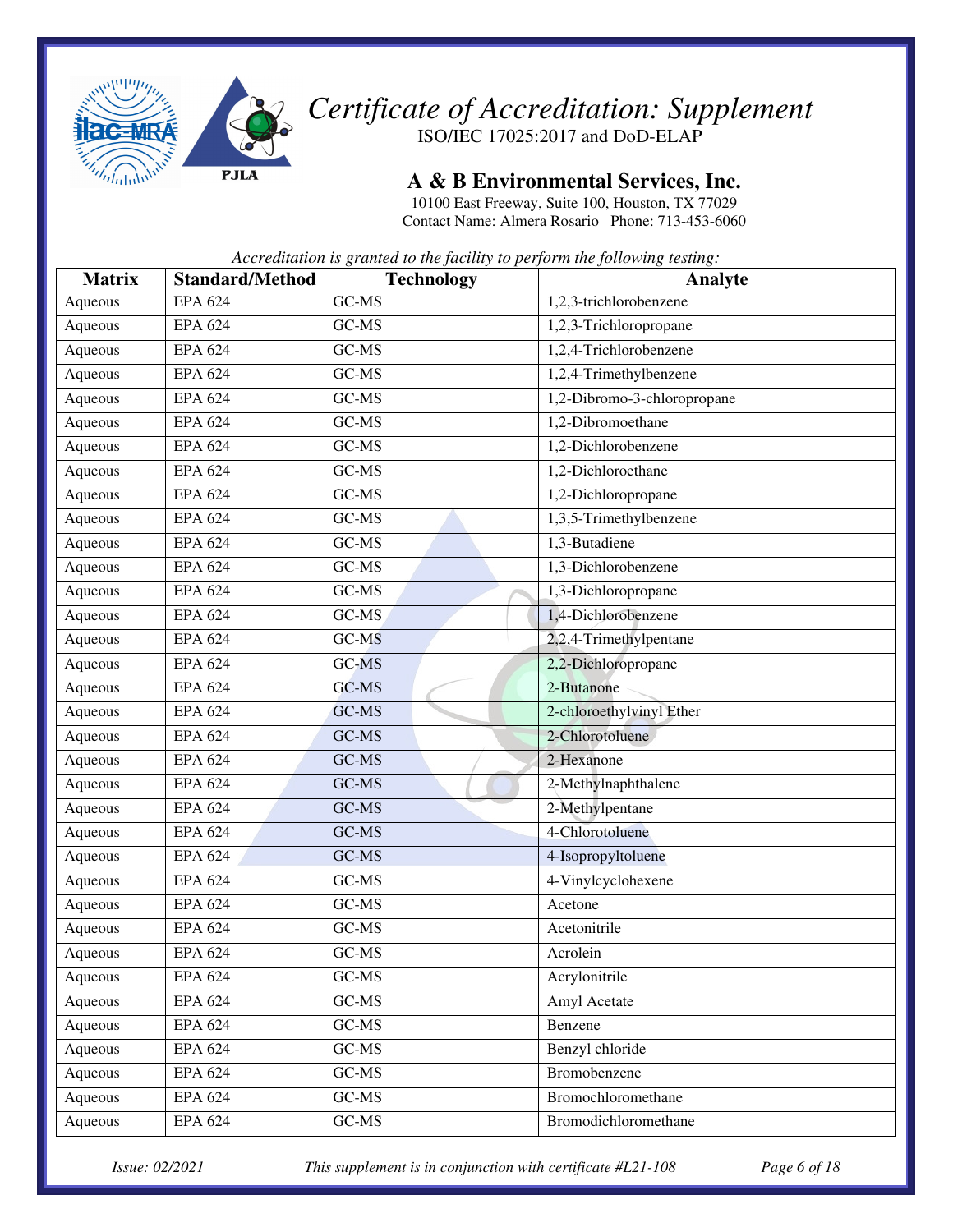

#### **A & B Environmental Services, Inc.**

10100 East Freeway, Suite 100, Houston, TX 77029 Contact Name: Almera Rosario Phone: 713-453-6060

*Accreditation is granted to the facility to perform the following testing:* 

| <b>Matrix</b> | <b>Standard/Method</b> | <b>Technology</b> | Analyte                  |
|---------------|------------------------|-------------------|--------------------------|
| Aqueous       | <b>EPA 624</b>         | GC-MS             | <b>Bromoform</b>         |
| Aqueous       | <b>EPA 624</b>         | GC-MS             | Bromomethane             |
| Aqueous       | <b>EPA 624</b>         | GC-MS             | Butyl acetate            |
| Aqueous       | <b>EPA 624</b>         | GC-MS             | Carbon disulfide         |
| Aqueous       | <b>EPA 624</b>         | GC-MS             | Carbon tetrachloride     |
| Aqueous       | <b>EPA 624</b>         | GC-MS             | Chlorobenzene            |
| Aqueous       | <b>EPA 624</b>         | GC-MS             | Chloroethane             |
| Aqueous       | <b>EPA 624</b>         | GC-MS             | Chloroform               |
| Aqueous       | <b>EPA 624</b>         | GC-MS             | Chloromethane            |
| Aqueous       | <b>EPA 624</b>         | GC-MS             | cis-1,2-Dichloroethylene |
| Aqueous       | <b>EPA 624</b>         | GC-MS             | cis-1,3-Dichloropropene  |
| Aqueous       | <b>EPA 624</b>         | GC-MS             | Cyclohexane              |
| Aqueous       | <b>EPA 624</b>         | GC-MS             | Cyclohexene              |
| Aqueous       | <b>EPA 624</b>         | GC-MS             | Dibromochloromethane     |
| Aqueous       | <b>EPA 624</b>         | GC-MS             | Dibromomethane           |
| Aqueous       | <b>EPA 624</b>         | GC-MS             | Dichlorodifluoromethane  |
| Aqueous       | EPA $62\overline{4}$   | GC-MS             | Diisobutylene            |
| Aqueous       | <b>EPA 624</b>         | GC-MS             | Ethyl acetate            |
| Aqueous       | <b>EPA 624</b>         | GC-MS             | Ethylbenzene             |
| Aqueous       | <b>EPA 624</b>         | GC-MS             | Heptane                  |
| Aqueous       | <b>EPA 624</b>         | GC-MS             | Hexane                   |
| Aqueous       | <b>EPA 624</b>         | GC-MS             | Isopropylbenzene         |
| Aqueous       | EPA $62\overline{4}$   | GC-MS             | m- & p-Xylenes           |
| Aqueous       | <b>EPA 624</b>         | GC-MS             | <b>MEK</b>               |
| Aqueous       | <b>EPA 624</b>         | GC-MS             | Methyl Acetate           |
| Aqueous       | <b>EPA 624</b>         | GC-MS             | Methylene chloride       |
| Aqueous       | <b>EPA 624</b>         | GC-MS             | <b>MIBK</b>              |
| Aqueous       | <b>EPA 624</b>         | GC-MS             | <b>MTBE</b>              |
| Aqueous       | <b>EPA 624</b>         | GC-MS             | Naphthalene              |
| Aqueous       | <b>EPA 624</b>         | $GC-MS$           | n-Butylbenzene           |
| Aqueous       | <b>EPA 624</b>         | GC-MS             | n-Hexane                 |
| Aqueous       | <b>EPA 624</b>         | $GC-MS$           | n-Pentane                |
| Aqueous       | <b>EPA 624</b>         | $GC-MS$           | n-Propyl Acetate         |
| Aqueous       | <b>EPA 624</b>         | $\mbox{GC-MS}$    | n-Propylbenzene          |
| Aqueous       | <b>EPA 624</b>         | $GC-MS$           | o-Xylene                 |

*Issue: 02/2021 This supplement is in conjunction with certificate #L21-108 Page 7 of 18*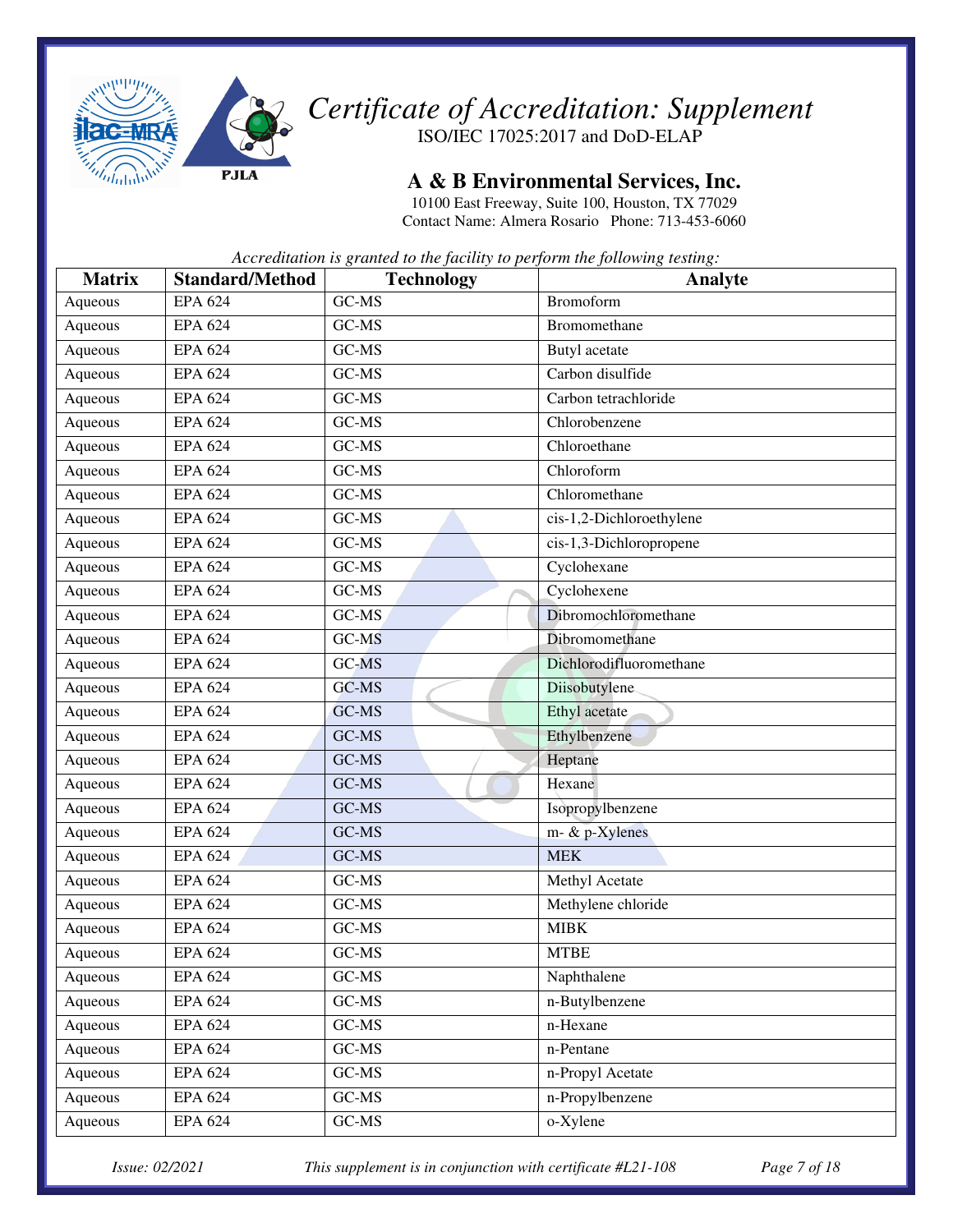

**A & B Environmental Services, Inc.** 

10100 East Freeway, Suite 100, Houston, TX 77029 Contact Name: Almera Rosario Phone: 713-453-6060

*Accreditation is granted to the facility to perform the following testing:* 

| <b>Matrix</b> | <b>Standard/Method</b> | <b>Technology</b> | Analyte                             |
|---------------|------------------------|-------------------|-------------------------------------|
| Aqueous       | <b>EPA 624</b>         | GC-MS             | sec-Butylbenzene                    |
| Aqueous       | <b>EPA 624</b>         | $GC-MS$           | Styrene                             |
| Aqueous       | <b>EPA 624</b>         | GC-MS             | t-butylbenzene                      |
| Aqueous       | <b>EPA 624</b>         | GC-MS             | Tetrachloroethylene                 |
| Aqueous       | <b>EPA 624</b>         | GC-MS             | <b>THMs</b>                         |
| Aqueous       | <b>EPA 624</b>         | GC-MS             | Toluene                             |
| Aqueous       | <b>EPA 624</b>         | GC-MS             | trans-1,2-Dichloroethylene          |
| Aqueous       | EPA $624$              | GC-MS             | trans-1,3-Dichloropropene           |
| Aqueous       | <b>EPA 624</b>         | GC-MS             | Trichloroethylene                   |
| Aqueous       | <b>EPA 624</b>         | GC-MS             | Trichlorofluoromethane              |
| Aqueous       | <b>EPA 624</b>         | GC-MS             | Vinyl Acetate                       |
| Aqueous       | <b>EPA 624</b>         | GC-MS             | Vinyl Chloride                      |
| Aqueous       | <b>EPA 624</b>         | GC-MS             | Xylenes                             |
| Aqueous       | <b>EPA 625</b>         | GC-MS             | 1,2,4,5-Tetrachlorobenzene          |
| Aqueous       | <b>EPA 625</b>         | GC-MS             | 1,2,4-Trichlorobenzene              |
| Aqueous       | <b>EPA 625</b>         | GC-MS             | 1,2-Dichlorobenzene                 |
| Aqueous       | <b>EPA 625</b>         | GC-MS             | 1,2-Diphenylhydrazine as Azobenzene |
| Aqueous       | <b>EPA 625</b>         | GC-MS             | 1,3-Dichlorobenzene                 |
| Aqueous       | <b>EPA 625</b>         | GC-MS             | 1,4-Dichlorobenzene                 |
| Aqueous       | <b>EPA 625</b>         | GC-MS             | 2,4,5-Trichlorophenol               |
| Aqueous       | <b>EPA 625</b>         | GC-MS             | 2,4,6-Trichlorophenol               |
| Aqueous       | <b>EPA 625</b>         | GC-MS             | 2,4-Dichlorophenol                  |
| Aqueous       | <b>EPA 625</b>         | GC-MS             | 2,4-Dimethylphenol                  |
| Aqueous       | <b>EPA 625</b>         | GC-MS             | 2,4-Dinitrophenol                   |
| Aqueous       | <b>EPA 625</b>         | GC-MS             | 2,4-Dinitrotoluene                  |
| Aqueous       | <b>EPA 625</b>         | GC-MS             | 2,6-Dinitrotoluene                  |
| Aqueous       | <b>EPA 625</b>         | GC-MS             | 2-Chloronaphthalene                 |
| Aqueous       | <b>EPA 625</b>         | GC-MS             | 2-Chlorophenol                      |
| Aqueous       | <b>EPA 625</b>         | GC-MS             | 2-Methylnaphthalene                 |
| Aqueous       | <b>EPA 625</b>         | GC-MS             | 2-Methylphenol                      |
| Aqueous       | <b>EPA 625</b>         | GC-MS             | 2-Nitroaniline                      |
| Aqueous       | EPA 625                | GC-MS             | 2-Nitrophenol                       |
| Aqueous       | EPA 625                | GC-MS             | 3- & 4-Methylphenols                |
| Aqueous       | EPA 625                | $GC-MS$           | 3,3-Dichlorobenzidine               |
| Aqueous       | EPA 625                | $GC-MS$           | 3-Nitroaniline                      |

*Issue: 02/2021 This supplement is in conjunction with certificate #L21-108 Page 8 of 18*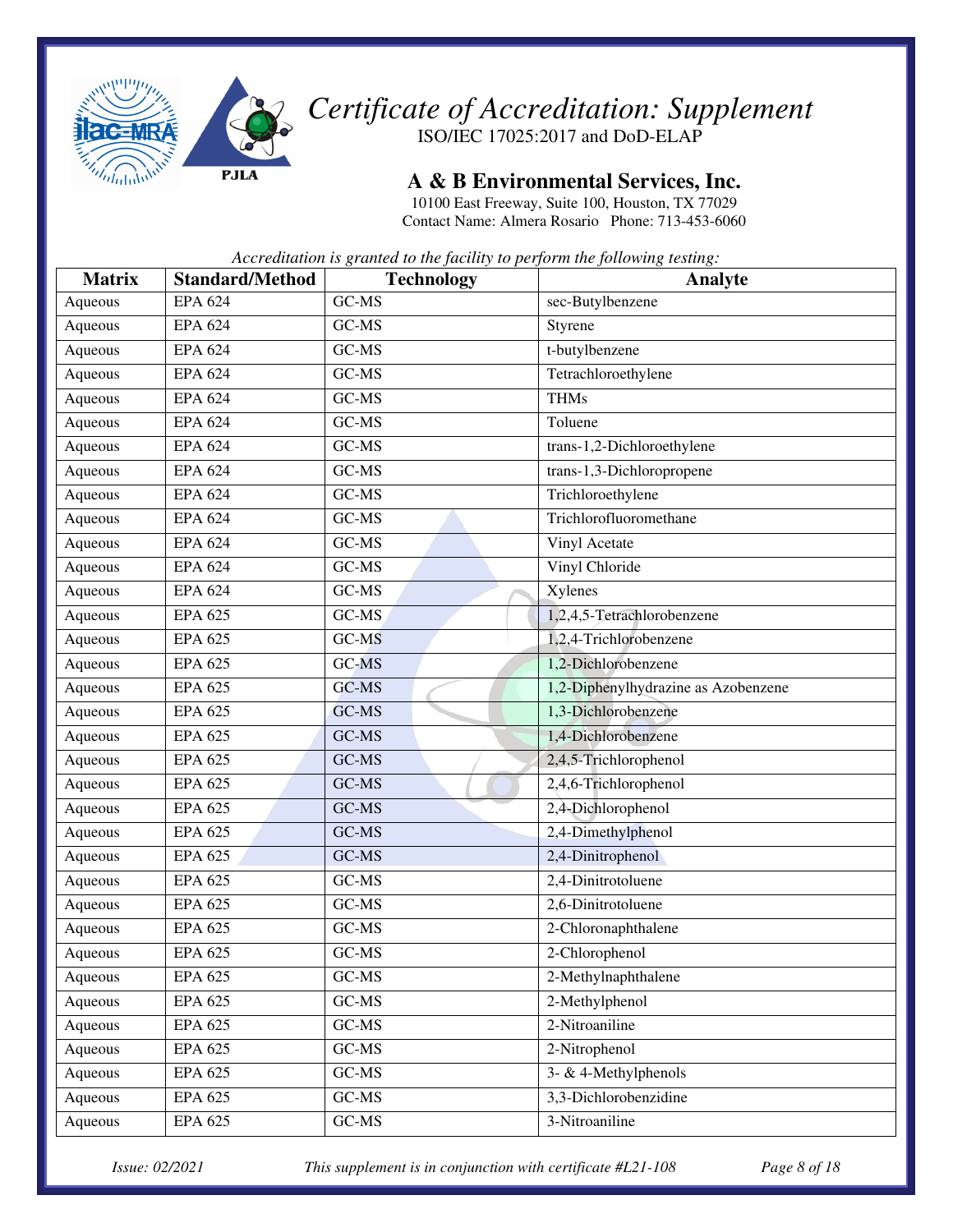

#### **A & B Environmental Services, Inc.**

10100 East Freeway, Suite 100, Houston, TX 77029 Contact Name: Almera Rosario Phone: 713-453-6060

*Accreditation is granted to the facility to perform the following testing:* 

| <b>Matrix</b> | <b>Standard/Method</b> | <b>Technology</b> | <b>Analyte</b>               |
|---------------|------------------------|-------------------|------------------------------|
| Aqueous       | <b>EPA 625</b>         | GC-MS             | 4,6-Dinitro-2-methylphenol   |
| Aqueous       | <b>EPA 625</b>         | GC-MS             | 4-Bromophenyl phenyl ether   |
| Aqueous       | <b>EPA 625</b>         | GC-MS             | 4-Chloro-3-methylphenol      |
| Aqueous       | <b>EPA 625</b>         | GC-MS             | 4-Chloroaniline              |
| Aqueous       | <b>EPA 625</b>         | GC-MS             | 4-Chlorophenyl pheny ether   |
| Aqueous       | <b>EPA 625</b>         | GC-MS             | 4-Nitroaniline               |
| Aqueous       | <b>EPA 625</b>         | GC-MS             | 4-Nitrophenol                |
| Aqueous       | EPA $625$              | GC-MS             | Acenaphthene                 |
| Aqueous       | <b>EPA 625</b>         | GC-MS             | Acenaphthylene               |
| Aqueous       | <b>EPA 625</b>         | GC-MS             | Acetophenone                 |
| Aqueous       | <b>EPA 625</b>         | GC-MS             | Aniline                      |
| Aqueous       | <b>EPA 625</b>         | GC-MS             | Anthracene                   |
| Aqueous       | <b>EPA 625</b>         | GC-MS             | Azobenzene                   |
| Aqueous       | <b>EPA 625</b>         | GC-MS             | Benzidine                    |
| Aqueous       | <b>EPA 625</b>         | GC-MS             | Benzo(a)anthracene           |
| Aqueous       | <b>EPA 625</b>         | GC-MS             | Benzo(a)pyrene               |
| Aqueous       | <b>EPA 625</b>         | GC-MS             | Benzo(b)fluoranthene         |
| Aqueous       | <b>EPA 625</b>         | GC-MS             | Benzo(g,h,i)perylene         |
| Aqueous       | <b>EPA 625</b>         | GC-MS             | Benzo(k)fluoranthene         |
| Aqueous       | <b>EPA 625</b>         | GC-MS             | Benzoic acid                 |
| Aqueous       | <b>EPA 625</b>         | GC-MS             | Benzyl alcohol               |
| Aqueous       | <b>EPA 625</b>         | GC-MS             | Bis(2-chloroethoxy) methane  |
| Aqueous       | <b>EPA 625</b>         | GC-MS             | Bis(2-chloroethyl) ether     |
| Aqueous       | <b>EPA 625</b>         | GC-MS             | Bis(2-chloroisopropyl) ether |
| Aqueous       | <b>EPA 625</b>         | GC-MS             | Bis(2-ethylhexyl)phthalate   |
| Aqueous       | <b>EPA 625</b>         | GC-MS             | Butyl benzyl phthalate       |
| Aqueous       | <b>EPA 625</b>         | GC-MS             | Carbazole                    |
| Aqueous       | <b>EPA 625</b>         | GC-MS             | Chrysene                     |
| Aqueous       | <b>EPA 625</b>         | GC-MS             | Dibenzo(a,h)anthracene       |
| Aqueous       | <b>EPA 625</b>         | $GC-MS$           | Dibenzofuran                 |
| Aqueous       | <b>EPA 625</b>         | GC-MS             | Diethyl phthalate            |
| Aqueous       | <b>EPA 625</b>         | GC-MS             | Dimethyl phthalate           |
| Aqueous       | <b>EPA 625</b>         | $GC-MS$           | Di-n-butyl phthalate         |
| Aqueous       | EPA 625                | GC-MS             | Di-n-octyl Phthalate         |
| Aqueous       | <b>EPA 625</b>         | $GC-MS$           | Fluoranthene                 |

*Issue: 02/2021 This supplement is in conjunction with certificate #L21-108 Page 9 of 18*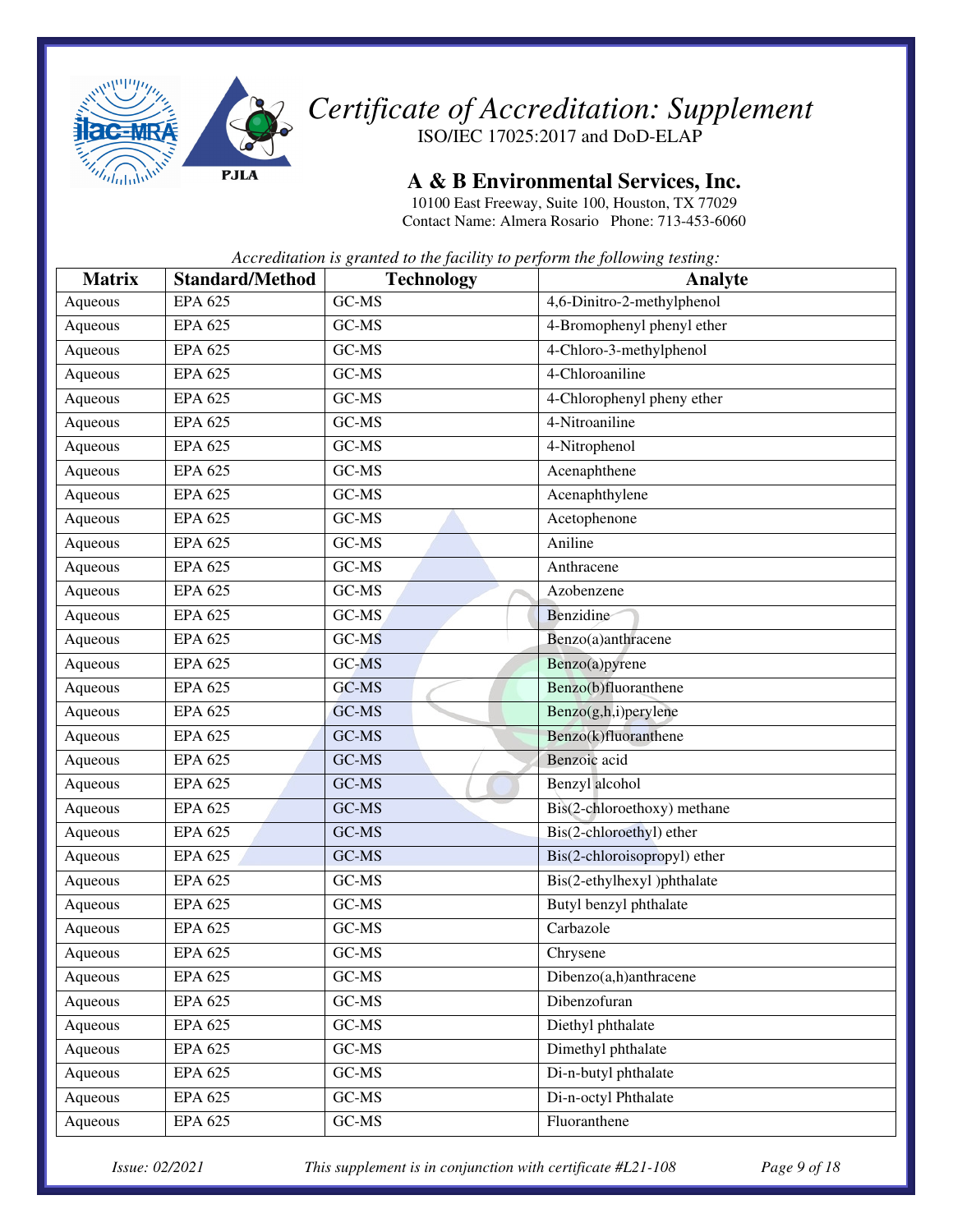

**A & B Environmental Services, Inc.** 

10100 East Freeway, Suite 100, Houston, TX 77029 Contact Name: Almera Rosario Phone: 713-453-6060

*Accreditation is granted to the facility to perform the following testing:* 

| <b>Matrix</b> | <b>Standard/Method</b> | <b>Technology</b>               | Analyte                    |
|---------------|------------------------|---------------------------------|----------------------------|
| Aqueous       | <b>EPA 625</b>         | GC-MS                           | Fluorene                   |
| Aqueous       | <b>EPA 625</b>         | GC-MS                           | Hexachlorobenzene          |
| Aqueous       | <b>EPA 625</b>         | GC-MS                           | Hexachlorobutadiene        |
| Aqueous       | <b>EPA 625</b>         | GC-MS                           | Hexachlorocyclopentadiene  |
| Aqueous       | <b>EPA 625</b>         | GC-MS                           | Hexachloroethane           |
| Aqueous       | <b>EPA 625</b>         | GC-MS                           | Hexachlorophene            |
| Aqueous       | <b>EPA 625</b>         | GC-MS                           | $Indeno(1,2,3-cd)pyrene$   |
| Aqueous       | <b>EPA 625</b>         | GC-MS                           | Isophorone                 |
| Aqueous       | <b>EPA 625</b>         | GC-MS                           | m- & p-Cresol              |
| Aqueous       | <b>EPA 625</b>         | GC-MS                           | Naphthalene                |
| Aqueous       | <b>EPA 625</b>         | GC-MS                           | Nitrobenzene               |
| Aqueous       | <b>EPA 625</b>         | GC-MS                           | Nitroso-N-diethylamine     |
| Aqueous       | <b>EPA 625</b>         | GC-MS                           | N-Nitrosodibutylamine      |
| Aqueous       | <b>EPA 625</b>         | GC-MS                           | N-Nitrosodimethylamine     |
| Aqueous       | <b>EPA 625</b>         | GC-MS                           | N-nitroso-di-n-propylamine |
| Aqueous       | EPA $625$              | GC-MS                           | N-Nitrosodiphenylamine     |
| Aqueous       | <b>EPA 625</b>         | GC-MS                           | o-Cresol                   |
| Aqueous       | <b>EPA 625</b>         | GC-MS                           | Pentachlorobenzene         |
| Aqueous       | <b>EPA 625</b>         | GC-MS                           | Pentachlorophenol          |
| Aqueous       | <b>EPA 625</b>         | GC-MS                           | Phenanthrene               |
| Aqueous       | <b>EPA 625</b>         | GC-MS                           | Phenol                     |
| Aqueous       | <b>EPA 625</b>         | GC-MS                           | Pyrene                     |
| Aqueous       | <b>EPA 625</b>         | GC-MS                           | Pyridine                   |
| Aqueous       | <b>EPA 8260C</b>       | GC-MS                           | 4-Isopropyltoluene         |
| Aqueous       | <b>EPA 8260C</b>       | GC-MS                           | Acrylonitrile              |
| Aqueous       | <b>EPA 8260C</b>       | GC-MS                           | Chloromethane              |
| Aqueous       | <b>EPA 8260C</b>       | GC-MS                           | Heptane                    |
| Aqueous       | <b>EPA 8260C</b>       | GC-MS                           | Hexane                     |
| Aqueous       | EPA 9014               | Distillation/Spectrophotometric | Cyanide, Amenable          |
| Aqueous       | <b>EPA 9040C</b>       | Electrometric                   | pH                         |
| Aqueous       | <b>EPA 9065</b>        | Colormetric                     | Phenols                    |
| Aqueous       | <b>SM 2340B</b>        | <b>ICP</b>                      | <b>Total Hardness</b>      |
| Aqueous       | SM 3500Cr B            | Colorimetric                    | Chromium, Hexavalent       |
| Aqueous       | SM 9221E               | Fermentation/MPN                | Coliform, Fecal            |
| Aqueous       | <b>SM 9222B</b>        | MF                              | Coliform, Total            |

*Issue: 02/2021 This supplement is in conjunction with certificate #L21-108 Page 10 of 18*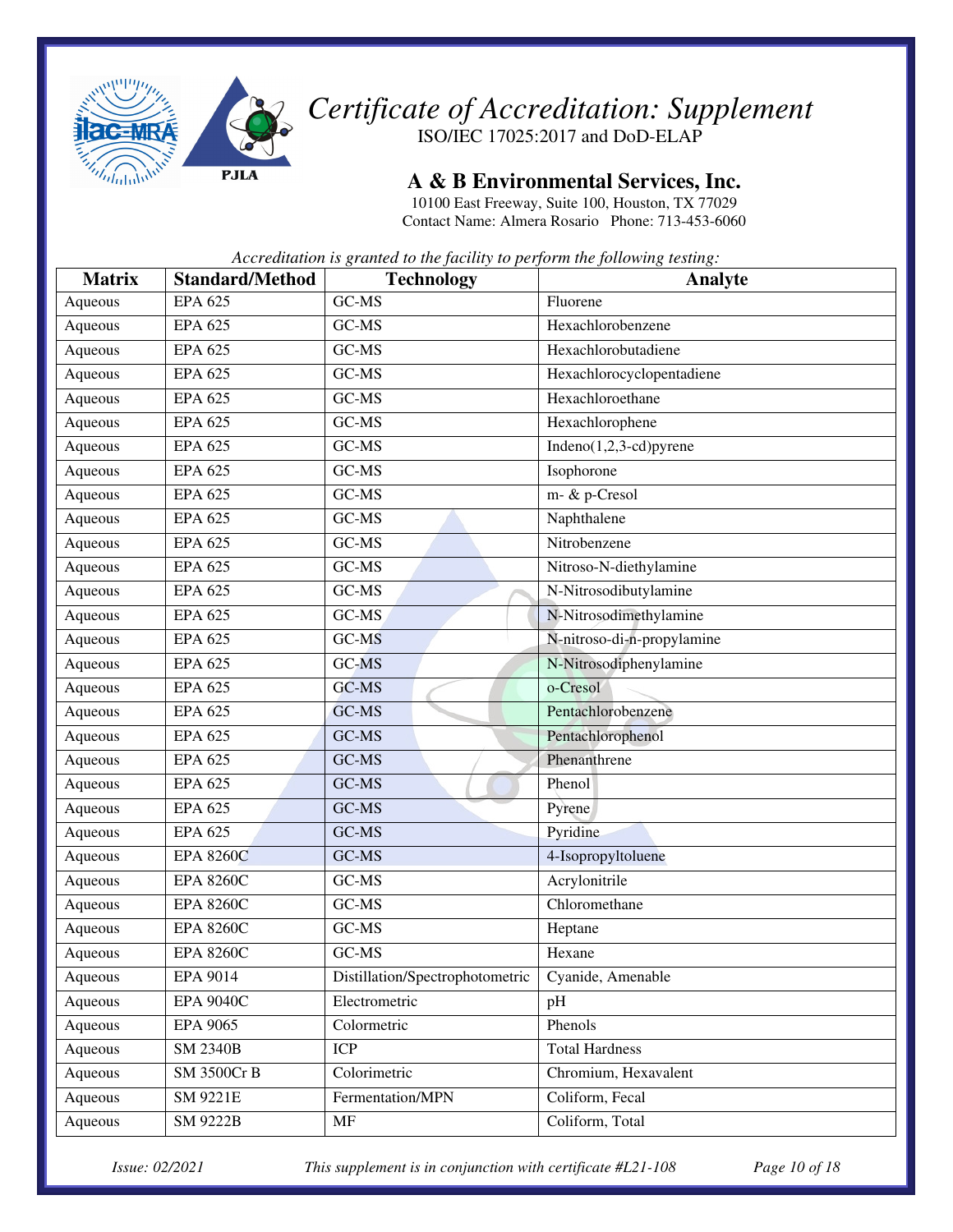

#### **A & B Environmental Services, Inc.**

10100 East Freeway, Suite 100, Houston, TX 77029 Contact Name: Almera Rosario Phone: 713-453-6060

*Accreditation is granted to the facility to perform the following testing:* 

| <b>Matrix</b> | <b>Standard/Method</b> | <b>Technology</b> | Analyte                         |
|---------------|------------------------|-------------------|---------------------------------|
| Aqueous       | <b>SM 9222D</b>        | <b>MF</b>         | Coliform, Fecal                 |
| Aqueous       | SM 9222G               | <b>MF</b>         | E. coli                         |
| Aqueous       | <b>SM 9230C</b>        | <b>MF</b>         | Fecal Streptococci/ Enterococci |
| Solid         | EPA 420.1/EPA 9065     | Colormetric       | Phenolics                       |
| Solid         | <b>EPA 1010A</b>       | Closed Cup Tester | Ignitability                    |
| Solid         | <b>EPA 7471A</b>       | <b>CVAA</b>       | Mercury                         |
| Solid         | <b>EPA 8260C</b>       | GC-MS             | Acrylonitrile                   |
| Solid         | <b>EPA 8260C</b>       | GC-MS             | Chloromethane                   |
| Solid         | <b>EPA 9045D</b>       | Electrometric     | pH                              |
| Aqueous/Solid | EPA 6010C              | <b>ICP</b>        | Aluminum                        |
| Aqueous/Solid | EPA 6010C              | <b>ICP</b>        | Antimony                        |
| Aqueous/Solid | EPA 6010C              | <b>ICP</b>        | Arsenic                         |
| Aqueous/Solid | EPA 6010C              | <b>ICP</b>        | Barium                          |
| Aqueous/Solid | EPA 6010C              | <b>ICP</b>        | Beryllium                       |
| Aqueous/Solid | EPA 6010C              | <b>ICP</b>        | Boron                           |
| Aqueous/Solid | EPA 6010C              | <b>ICP</b>        | Cadmium                         |
| Aqueous/Solid | EPA 6010C              | <b>ICP</b>        | Calcium                         |
| Aqueous/Solid | EPA 6010C              | <b>ICP</b>        | Chromium                        |
| Aqueous/Solid | EPA 6010C              | <b>ICP</b>        | Cobalt                          |
| Aqueous/Solid | EPA 6010C              | <b>ICP</b>        | Copper                          |
| Aqueous/Solid | EPA 6010C              | <b>ICP</b>        | Iron                            |
| Aqueous/Solid | EPA 6010C              | <b>ICP</b>        | Lead                            |
| Aqueous/Solid | EPA 6010C              | <b>ICP</b>        | Lithium                         |
| Aqueous/Solid | EPA 6010C              | <b>ICP</b>        | Magnesium                       |
| Aqueous/Solid | EPA 6010C              | <b>ICP</b>        | Manganese                       |
| Aqueous/Solid | EPA 6010C              | <b>ICP</b>        | Molybdenum                      |
| Aqueous/Solid | EPA 6010C              | <b>ICP</b>        | Nickel                          |
| Aqueous/Solid | EPA 6010C              | <b>ICP</b>        | Phosphorus                      |
| Aqueous/Solid | EPA 6010C              | ICP               | Potassium                       |
| Aqueous/Solid | EPA 6010C              | <b>ICP</b>        | Selenium                        |
| Aqueous/Solid | EPA 6010C              | <b>ICP</b>        | Silica                          |
| Aqueous/Solid | EPA 6010C              | <b>ICP</b>        | Silicon                         |
| Aqueous/Solid | EPA 6010C              | <b>ICP</b>        | Silver                          |
| Aqueous/Solid | EPA 6010C              | ICP               | Sodium                          |
| Aqueous/Solid | EPA 6010C              | <b>ICP</b>        | Strontium                       |

*Issue: 02/2021 This supplement is in conjunction with certificate #L21-108 Page 11 of 18*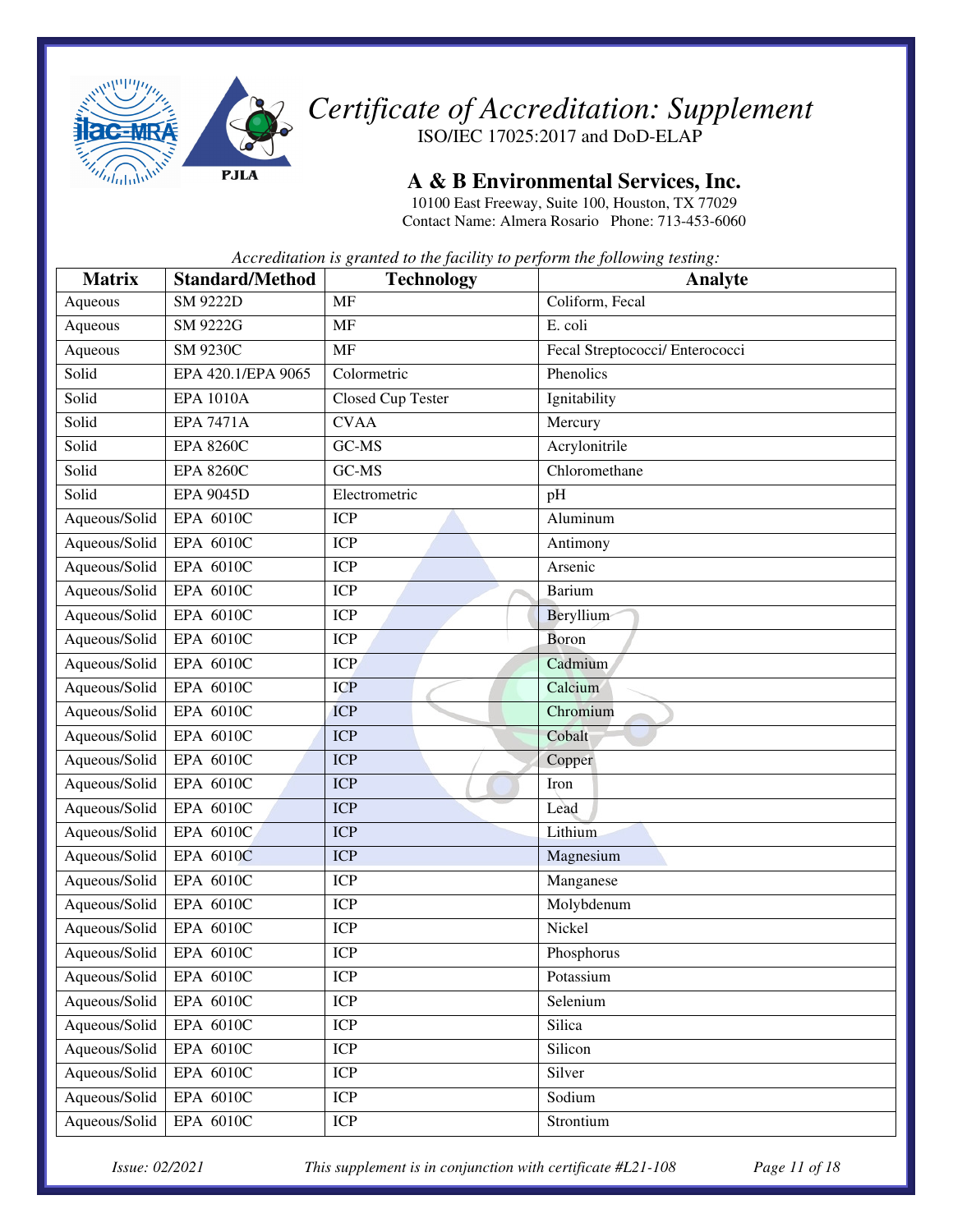

*Certificate of Accreditation: Supplement* 

ISO/IEC 17025:2017 and DoD-ELAP

#### **A & B Environmental Services, Inc.**

10100 East Freeway, Suite 100, Houston, TX 77029 Contact Name: Almera Rosario Phone: 713-453-6060

*Accreditation is granted to the facility to perform the following testing:* 

| <b>Matrix</b> | <b>Standard/Method</b> | <b>Technology</b> | <b>Analyte</b>                        |
|---------------|------------------------|-------------------|---------------------------------------|
| Aqueous/Solid | EPA 6010C              | <b>ICP</b>        | Thallium                              |
| Aqueous/Solid | EPA 6010C              | <b>ICP</b>        | Tin                                   |
| Aqueous/Solid | EPA 6010C              | <b>ICP</b>        | Titanium                              |
| Aqueous/Solid | EPA 6010C              | <b>ICP</b>        | Vanadium                              |
| Aqueous/Solid | EPA 6010C              | <b>ICP</b>        | Zinc                                  |
| Aqueous/Solid | EPA 1311               | Extraction        | <b>TCLP</b>                           |
| Aqueous/Solid | EPA 600/R-93/116       | <b>PLM</b>        | Asbestos                              |
| Aqueous/Solid | <b>EPA 6020A</b>       | <b>ICP-MS</b>     | Aluminum                              |
| Aqueous/Solid | <b>EPA 6020A</b>       | <b>ICP-MS</b>     | Antimony                              |
| Aqueous/Solid | <b>EPA 6020A</b>       | <b>ICP-MS</b>     | Arsenic                               |
| Aqueous/Solid | <b>EPA 6020A</b>       | <b>ICP-MS</b>     | Barium                                |
| Aqueous/Solid | <b>EPA 6020A</b>       | <b>ICP-MS</b>     | Beryllium                             |
| Aqueous/Solid | <b>EPA 6020A</b>       | <b>ICP-MS</b>     | Cadmium                               |
| Aqueous/Solid | <b>EPA 6020A</b>       | <b>ICP-MS</b>     | Calcium                               |
| Aqueous/Solid | <b>EPA 6020A</b>       | <b>ICP-MS</b>     | Chromium                              |
| Aqueous/Solid | <b>EPA 6020A</b>       | <b>ICP-MS</b>     | Cobalt                                |
| Aqueous/Solid | <b>EPA 6020A</b>       | <b>ICP-MS</b>     | Copper                                |
| Aqueous/Solid | <b>EPA 6020A</b>       | <b>ICP-MS</b>     | Iron                                  |
| Aqueous/Solid | <b>EPA 6020A</b>       | <b>ICP-MS</b>     | Lead                                  |
| Aqueous/Solid | <b>EPA 6020A</b>       | <b>ICP-MS</b>     | Magnesium                             |
| Aqueous/Solid | <b>EPA 6020A</b>       | <b>ICP-MS</b>     | Manganese                             |
| Aqueous/Solid | <b>EPA 6020A</b>       | <b>ICP-MS</b>     | Molybdenum                            |
| Aqueous/Solid | <b>EPA 6020A</b>       | <b>ICP-MS</b>     | Nickel                                |
| Aqueous/Solid | <b>EPA 6020A</b>       | <b>ICP-MS</b>     | Potassium                             |
| Aqueous/Solid | <b>EPA 6020A</b>       | <b>ICP-MS</b>     | Selenium                              |
| Aqueous/Solid | <b>EPA 6020A</b>       | <b>ICP-MS</b>     | Silver                                |
| Aqueous/Solid | <b>EPA 6020A</b>       | <b>ICP-MS</b>     | Sodium                                |
| Aqueous/Solid | <b>EPA 6020A</b>       | <b>ICP-MS</b>     | Thallium                              |
| Aqueous/Solid | <b>EPA 6020A</b>       | <b>ICP-MS</b>     | Vanadium                              |
| Aqueous/Solid | <b>EPA 6020A</b>       | ICP-MS            | Zinc                                  |
| Aqueous/Solid | <b>EPA 7470A</b>       | <b>CVAA</b>       | Mercury                               |
| Aqueous/Solid | <b>EPA 8260C</b>       | GC-MS             | 1,1,1,2-Tetrachloroethane             |
| Aqueous/Solid | <b>EPA 8260C</b>       | GC-MS             | 1,1,1-Trichloroethane                 |
| Aqueous/Solid | <b>EPA 8260C</b>       | GC-MS             | 1,1,2,2-Tetrachloroethane             |
| Aqueous/Solid | <b>EPA 8260C</b>       | GC-MS             | 1,1,2-Trichloro-1,2,2-trifluoroethane |

*Issue: 02/2021 This supplement is in conjunction with certificate #L21-108 Page 12 of 18*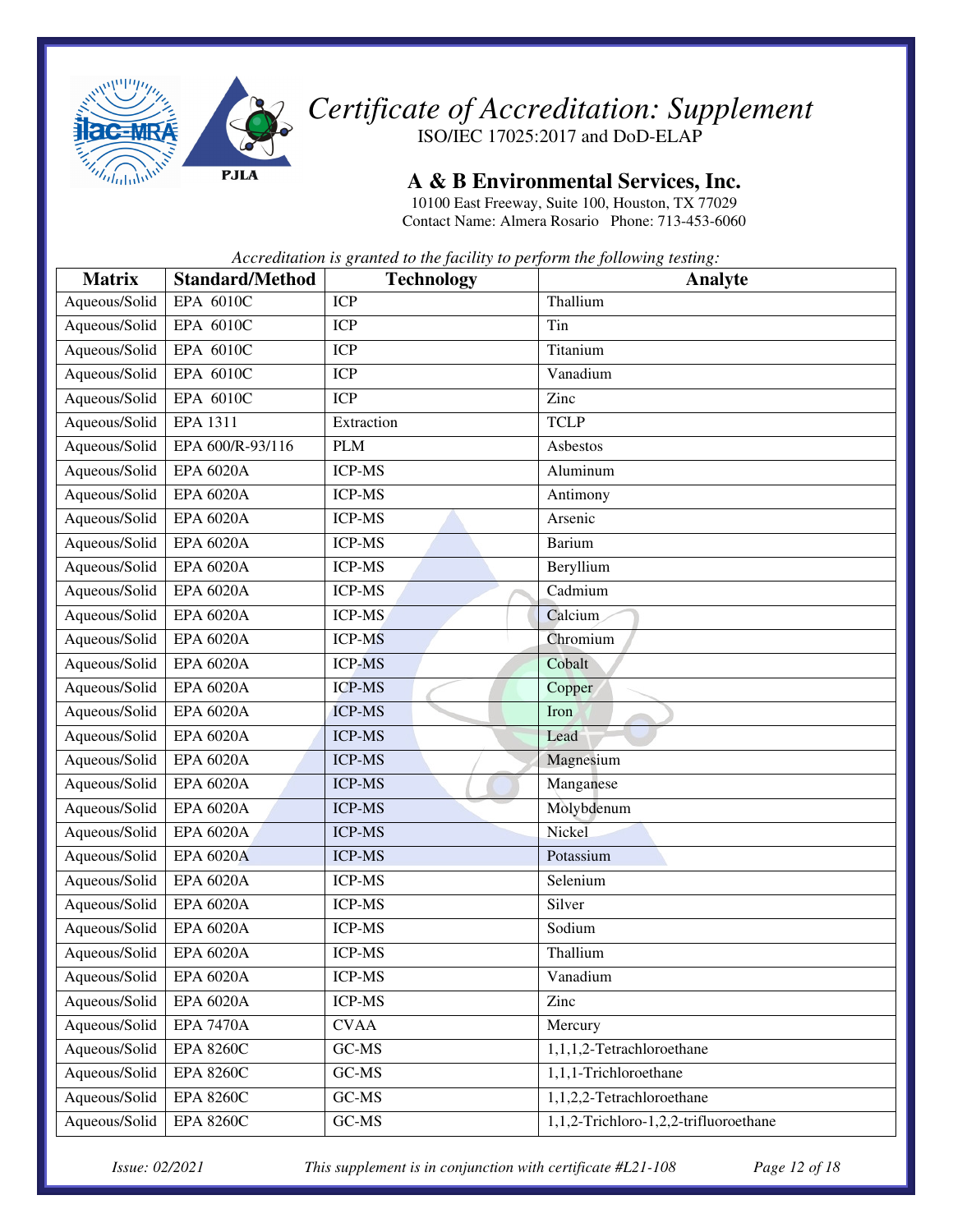

**A & B Environmental Services, Inc.** 

10100 East Freeway, Suite 100, Houston, TX 77029 Contact Name: Almera Rosario Phone: 713-453-6060

*Accreditation is granted to the facility to perform the following testing:* 

| <b>Matrix</b> | <b>Standard/Method</b> | <b>Technology</b> | Analyte                             |
|---------------|------------------------|-------------------|-------------------------------------|
| Aqueous/Solid | <b>EPA 8260C</b>       | GC-MS             | $\overline{1,1}$ ,2-Trichloroethane |
| Aqueous/Solid | <b>EPA 8260C</b>       | GC-MS             | 1,1-Dichloroethane                  |
| Aqueous/Solid | <b>EPA 8260C</b>       | GC-MS             | 1,1-Dichloroethylene                |
| Aqueous/Solid | <b>EPA 8260C</b>       | GC-MS             | 1,1-Dichloropropene                 |
| Aqueous/Solid | <b>EPA 8260C</b>       | GC-MS             | 1,2,3-trichlorobenzene              |
| Aqueous/Solid | <b>EPA 8260C</b>       | GC-MS             | 1,2,3-Trichloropropane              |
| Aqueous/Solid | <b>EPA 8260C</b>       | GC-MS             | 1,2,4-Trimethylbenzene              |
| Aqueous/Solid | <b>EPA 8260C</b>       | GC-MS             | 1,2-Dibromo-3-chloropropane         |
| Aqueous/Solid | <b>EPA 8260C</b>       | GC-MS             | 1,2-Dibromoethane                   |
| Aqueous/Solid | <b>EPA 8260C</b>       | GC-MS             | 1,2-Dichlorobenzene                 |
| Aqueous/Solid | <b>EPA 8260C</b>       | GC-MS             | 1,2-Dichloroethane                  |
| Aqueous/Solid | <b>EPA 8260C</b>       | GC-MS             | 1,2-Dichloropropane                 |
| Aqueous/Solid | <b>EPA 8260C</b>       | GC-MS             | 1,3,5-Trimethylbenzene              |
| Aqueous/Solid | <b>EPA 8260C</b>       | GC-MS             | 1,3-Butadiene                       |
| Aqueous/Solid | <b>EPA 8260C</b>       | GC-MS             | 1,3-Dichlorobenzene                 |
| Aqueous/Solid | <b>EPA 8260C</b>       | GC-MS             | 1,3-Dichloropropane                 |
| Aqueous/Solid | <b>EPA 8260C</b>       | GC-MS             | 1,4-Dichlorobenzene                 |
| Aqueous/Solid | <b>EPA 8260C</b>       | GC-MS             | 1,4-Dioxane                         |
| Aqueous/Solid | <b>EPA 8260C</b>       | GC-MS             | 2,2-Dichloropropane                 |
| Aqueous/Solid | <b>EPA 8260C</b>       | GC-MS             | 2-chloroethylvinyl Ether            |
| Aqueous/Solid | <b>EPA 8260C</b>       | GC-MS             | 2-Chlorotoluene                     |
| Aqueous/Solid | <b>EPA 8260C</b>       | GC-MS             | 2-Hexanone                          |
| Aqueous/Solid | <b>EPA 8260C</b>       | GC-MS             | 2-Methylnaphthalene                 |
| Aqueous/Solid | <b>EPA 8260C</b>       | GC-MS             | 4-Chlorotoluene                     |
| Aqueous/Solid | <b>EPA 8260C</b>       | GC-MS             | Acetone                             |
| Aqueous/Solid | <b>EPA 8260C</b>       | GC-MS             | Acetonitrile                        |
| Aqueous/Solid | <b>EPA 8260C</b>       | GC-MS             | Acrolein                            |
| Aqueous/Solid | <b>EPA 8260C</b>       | GC-MS             | Benzene                             |
| Aqueous/Solid | <b>EPA 8260C</b>       | $GC-MS$           | Bromobenzene                        |
| Aqueous/Solid | <b>EPA 8260C</b>       | $GC-MS$           | Bromochloromethane                  |
| Aqueous/Solid | <b>EPA 8260C</b>       | GC-MS             | Bromodichloromethane                |
| Aqueous/Solid | <b>EPA 8260C</b>       | GC-MS             | <b>Bromoform</b>                    |
| Aqueous/Solid | <b>EPA 8260C</b>       | $GC-MS$           | Bromomethane                        |
| Aqueous/Solid | <b>EPA 8260C</b>       | $GC-MS$           | Carbon disulfide                    |
| Aqueous/Solid | <b>EPA 8260C</b>       | $GC-MS$           | Carbon tetrachloride                |

*Issue: 02/2021 This supplement is in conjunction with certificate #L21-108 Page 13 of 18*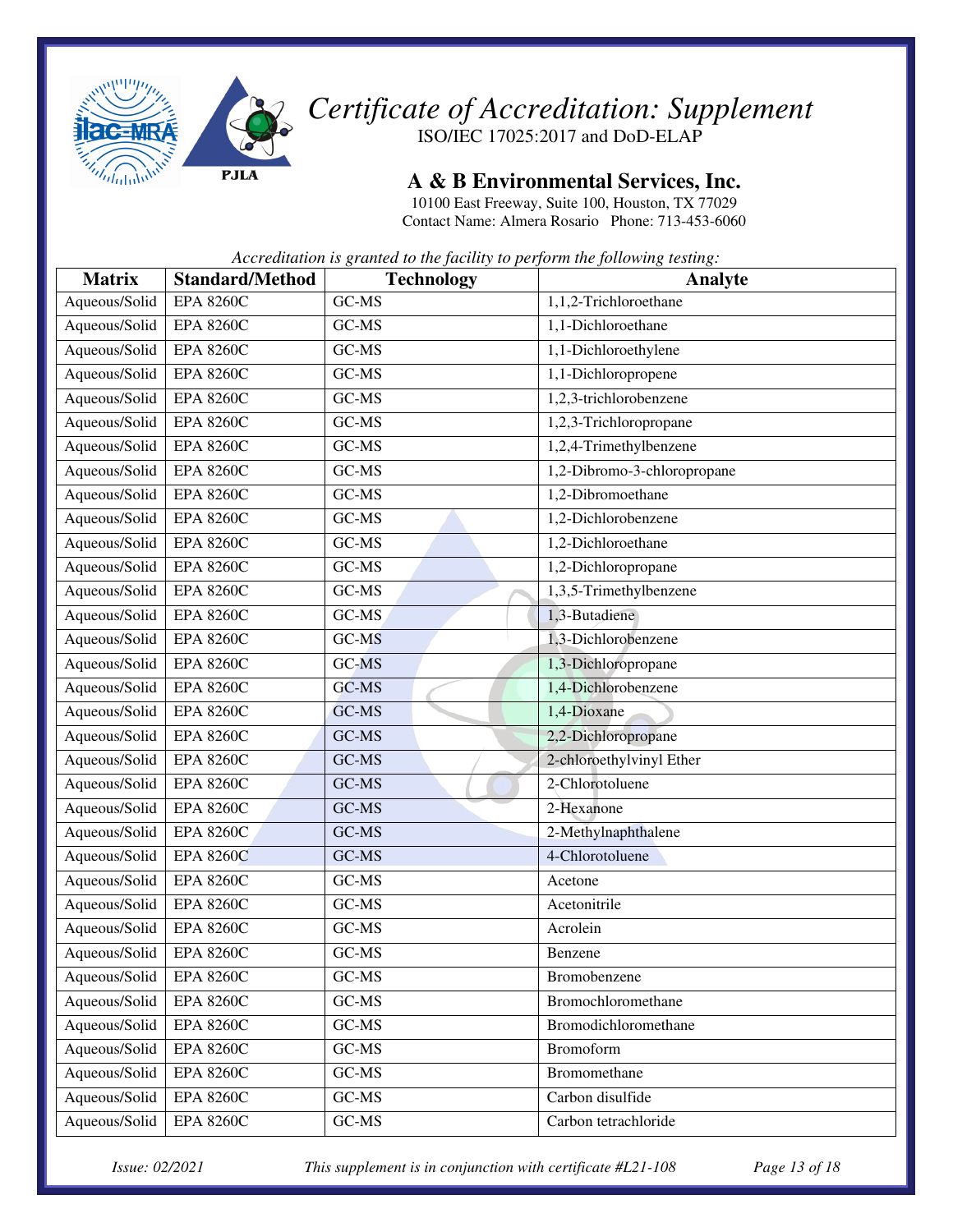

**A & B Environmental Services, Inc.** 

10100 East Freeway, Suite 100, Houston, TX 77029 Contact Name: Almera Rosario Phone: 713-453-6060

*Accreditation is granted to the facility to perform the following testing:* 

| <b>Matrix</b> | <b>Standard/Method</b> | <b>Technology</b> | Analyte                    |
|---------------|------------------------|-------------------|----------------------------|
| Aqueous/Solid | <b>EPA 8260C</b>       | GC-MS             | Chlorobenzene              |
| Aqueous/Solid | <b>EPA 8260C</b>       | GC-MS             | Chloroethane               |
| Aqueous/Solid | <b>EPA 8260C</b>       | GC-MS             | Chloroform                 |
| Aqueous/Solid | <b>EPA 8260C</b>       | GC-MS             | cis-1,2-Dichloroethylene   |
| Aqueous/Solid | <b>EPA 8260C</b>       | GC-MS             | cis-1,3-Dichloropropene    |
| Aqueous/Solid | <b>EPA 8260C</b>       | GC-MS             | Cyclohexane                |
| Aqueous/Solid | <b>EPA 8260C</b>       | GC-MS             | Dibromochloromethane       |
| Aqueous/Solid | <b>EPA 8260C</b>       | GC-MS             | Dibromomethane             |
| Aqueous/Solid | <b>EPA 8260C</b>       | GC-MS             | Dichlorodifluoromethane    |
| Aqueous/Solid | <b>EPA 8260C</b>       | GC-MS             | Ethylbenzene               |
| Aqueous/Solid | <b>EPA 8260C</b>       | GC-MS             | Hexachlorobutadiene        |
| Aqueous/Solid | <b>EPA 8260C</b>       | GC-MS             | Isopropylbenzene           |
| Aqueous/Solid | <b>EPA 8260C</b>       | GC-MS             | m- & p-Xylenes             |
| Aqueous/Solid | <b>EPA 8260C</b>       | GC-MS             | <b>MEK</b>                 |
| Aqueous/Solid | <b>EPA 8260C</b>       | GC-MS             | Methyl Acetate             |
| Aqueous/Solid | <b>EPA 8260C</b>       | GC-MS             | Methyl Acrylate            |
| Aqueous/Solid | <b>EPA 8260C</b>       | GC-MS             | Methylcyclohexane          |
| Aqueous/Solid | <b>EPA 8260C</b>       | GC-MS             | Methylene chloride         |
| Aqueous/Solid | <b>EPA 8260C</b>       | GC-MS             | <b>MIBK</b>                |
| Aqueous/Solid | <b>EPA 8260C</b>       | GC-MS             | <b>MTBE</b>                |
| Aqueous/Solid | <b>EPA 8260C</b>       | GC-MS             | Naphthalene                |
| Aqueous/Solid | <b>EPA 8260C</b>       | GC-MS             | n-Butylbenzene             |
| Aqueous/Solid | <b>EPA 8260C</b>       | GC-MS             | n-Propylbenzene            |
| Aqueous/Solid | <b>EPA 8260C</b>       | GC-MS             | o-Xylene                   |
| Aqueous/Solid | <b>EPA 8260C</b>       | GC-MS             | sec-Butylbenzene           |
| Aqueous/Solid | <b>EPA 8260C</b>       | GC-MS             | Styrene                    |
| Aqueous/Solid | <b>EPA 8260C</b>       | GC-MS             | t-butylbenzene             |
| Aqueous/Solid | <b>EPA 8260C</b>       | GC-MS             | Tetrachloroethylene        |
| Aqueous/Solid | <b>EPA 8260C</b>       | GC-MS             | Toluene                    |
| Aqueous/Solid | <b>EPA 8260C</b>       | GC-MS             | trans-1,2-Dichloroethylene |
| Aqueous/Solid | <b>EPA 8260C</b>       | GC-MS             | trans-1,3-Dichloropropene  |
| Aqueous/Solid | <b>EPA 8260C</b>       | GC-MS             | Trichloroethylene          |
| Aqueous/Solid | <b>EPA 8260C</b>       | GC-MS             | Trichlorofluoromethane     |
| Aqueous/Solid | <b>EPA 8260C</b>       | GC-MS             | Vinyl Acetate              |
| Aqueous/Solid | <b>EPA 8260C</b>       | GC-MS             | Vinyl Chloride             |

*Issue: 02/2021 This supplement is in conjunction with certificate #L21-108 Page 14 of 18*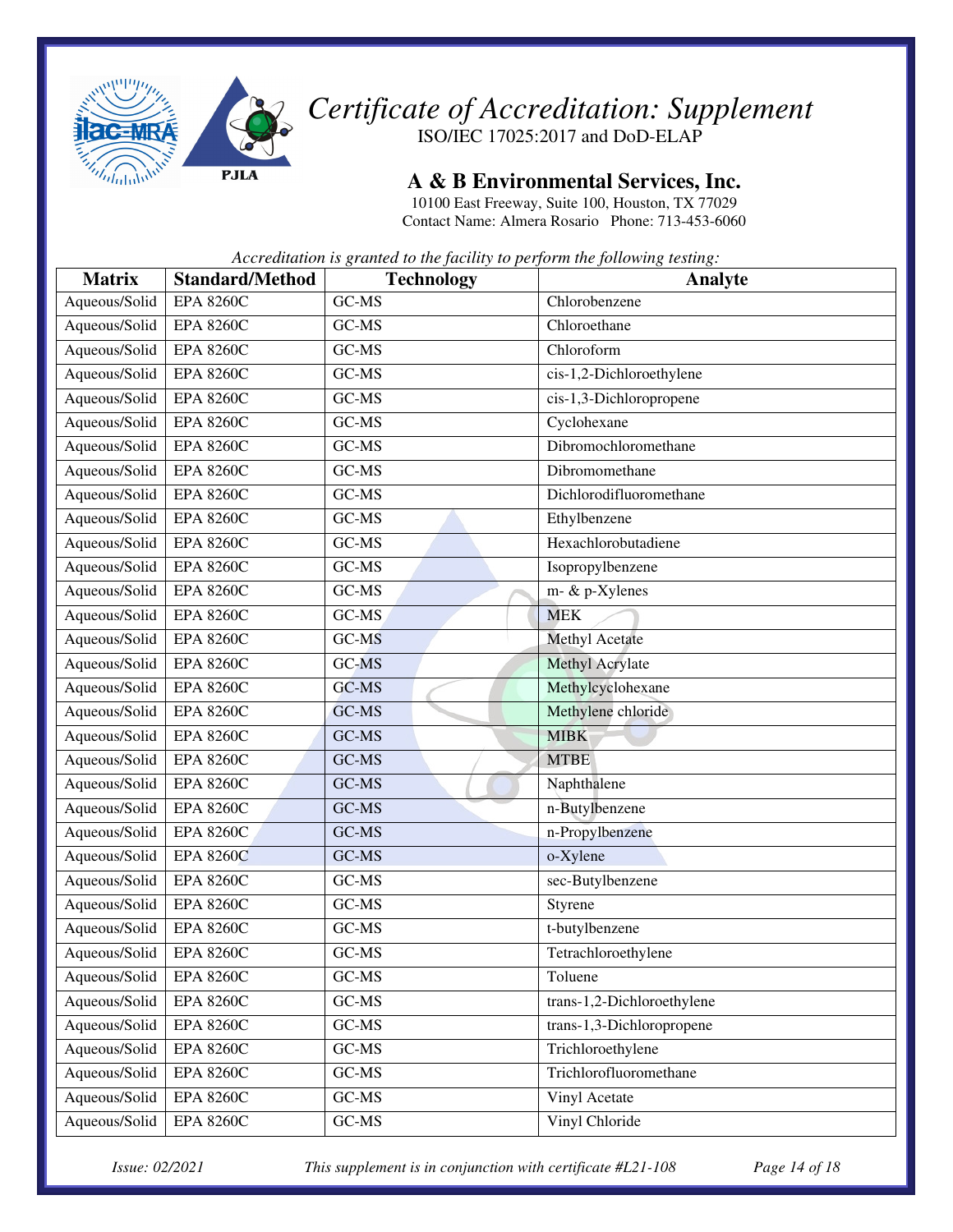

#### **A & B Environmental Services, Inc.**

10100 East Freeway, Suite 100, Houston, TX 77029 Contact Name: Almera Rosario Phone: 713-453-6060

*Accreditation is granted to the facility to perform the following testing:* 

| <b>Matrix</b> | <b>Standard/Method</b> | <b>Technology</b> | Analyte                    |
|---------------|------------------------|-------------------|----------------------------|
| Aqueous/Solid | <b>EPA 8260C</b>       | GC-MS             | Xylenes                    |
| Aqueous/Solid | <b>EPA 8270D</b>       | GC-MS             | 1,2,4-Trichlorobenzene     |
| Aqueous/Solid | <b>EPA 8270D</b>       | GC-MS             | 1,2-Dichlorobenzene        |
| Aqueous/Solid | <b>EPA 8270D</b>       | GC-MS             | 1,3-Dichlorobenzene        |
| Aqueous/Solid | <b>EPA 8270D</b>       | GC-MS             | 1,4-Dichlorobenzene        |
| Aqueous/Solid | <b>EPA 8270D</b>       | GC-MS             | 2,3,4,6-Tetrachlorophenol  |
| Aqueous/Solid | <b>EPA 8270D</b>       | GC-MS             | 2,4,5-Trichlorophenol      |
| Aqueous/Solid | <b>EPA 8270D</b>       | GC-MS             | 2,4,6-Trichlorophenol      |
| Aqueous/Solid | <b>EPA 8270D</b>       | GC-MS             | 2,4-Dichlorophenol         |
| Aqueous/Solid | <b>EPA 8270D</b>       | GC-MS             | 2,4-Dimethylphenol         |
| Aqueous/Solid | <b>EPA 8270D</b>       | GC-MS             | 2,4-Dinitrophenol          |
| Aqueous/Solid | <b>EPA 8270D</b>       | GC-MS             | 2,4-Dinitrotoluene         |
| Aqueous/Solid | <b>EPA 8270D</b>       | GC-MS             | 2,6-Dichlorophenol         |
| Aqueous/Solid | <b>EPA 8270D</b>       | GC-MS             | 2,6-Dinitrotoluene         |
| Aqueous/Solid | <b>EPA 8270D</b>       | GC-MS             | 2-Chloronaphthalene        |
| Aqueous/Solid | <b>EPA 8270D</b>       | GC-MS             | 2-Chlorophenol             |
| Aqueous/Solid | <b>EPA 8270D</b>       | GC-MS             | 2-Methylnaphthalene        |
| Aqueous/Solid | <b>EPA 8270D</b>       | GC-MS             | 2-Methylphenol             |
| Aqueous/Solid | <b>EPA 8270D</b>       | GC-MS             | 2-Nitroaniline             |
| Aqueous/Solid | <b>EPA 8270D</b>       | GC-MS             | 2-Nitrophenol              |
| Aqueous/Solid | <b>EPA 8270D</b>       | GC-MS             | 3- & 4-Methylphenols       |
| Aqueous/Solid | <b>EPA 8270D</b>       | GC-MS             | 3,3-Dichlorobenzidine      |
| Aqueous/Solid | <b>EPA 8270D</b>       | GC-MS             | 3-Nitroaniline             |
| Aqueous/Solid | <b>EPA 8270D</b>       | GC-MS             | 4,6-Dinitro-2-methylphenol |
| Aqueous/Solid | <b>EPA 8270D</b>       | GC-MS             | 4-Bromophenyl phenyl ether |
| Aqueous/Solid | <b>EPA 8270D</b>       | GC-MS             | 4-Chloro-3-methylphenol    |
| Aqueous/Solid | <b>EPA 8270D</b>       | GC-MS             | 4-Chloroaniline            |
| Aqueous/Solid | <b>EPA 8270D</b>       | GC-MS             | 4-Chlorophenyl pheny ether |
| Aqueous/Solid | <b>EPA 8270D</b>       | GC-MS             | 4-Nitroaniline             |
| Aqueous/Solid | <b>EPA 8270D</b>       | GC-MS             | 4-Nitrophenol              |
| Aqueous/Solid | <b>EPA 8270D</b>       | GC-MS             | Acenaphthene               |
| Aqueous/Solid | <b>EPA 8270D</b>       | GC-MS             | Acenaphthylene             |
| Aqueous/Solid | <b>EPA 8270D</b>       | GC-MS             | Acetophenone               |
| Aqueous/Solid | <b>EPA 8270D</b>       | GC-MS             | Aniline                    |
| Aqueous/Solid | <b>EPA 8270D</b>       | GC-MS             | Anthracene                 |

*Issue: 02/2021 This supplement is in conjunction with certificate #L21-108 Page 15 of 18*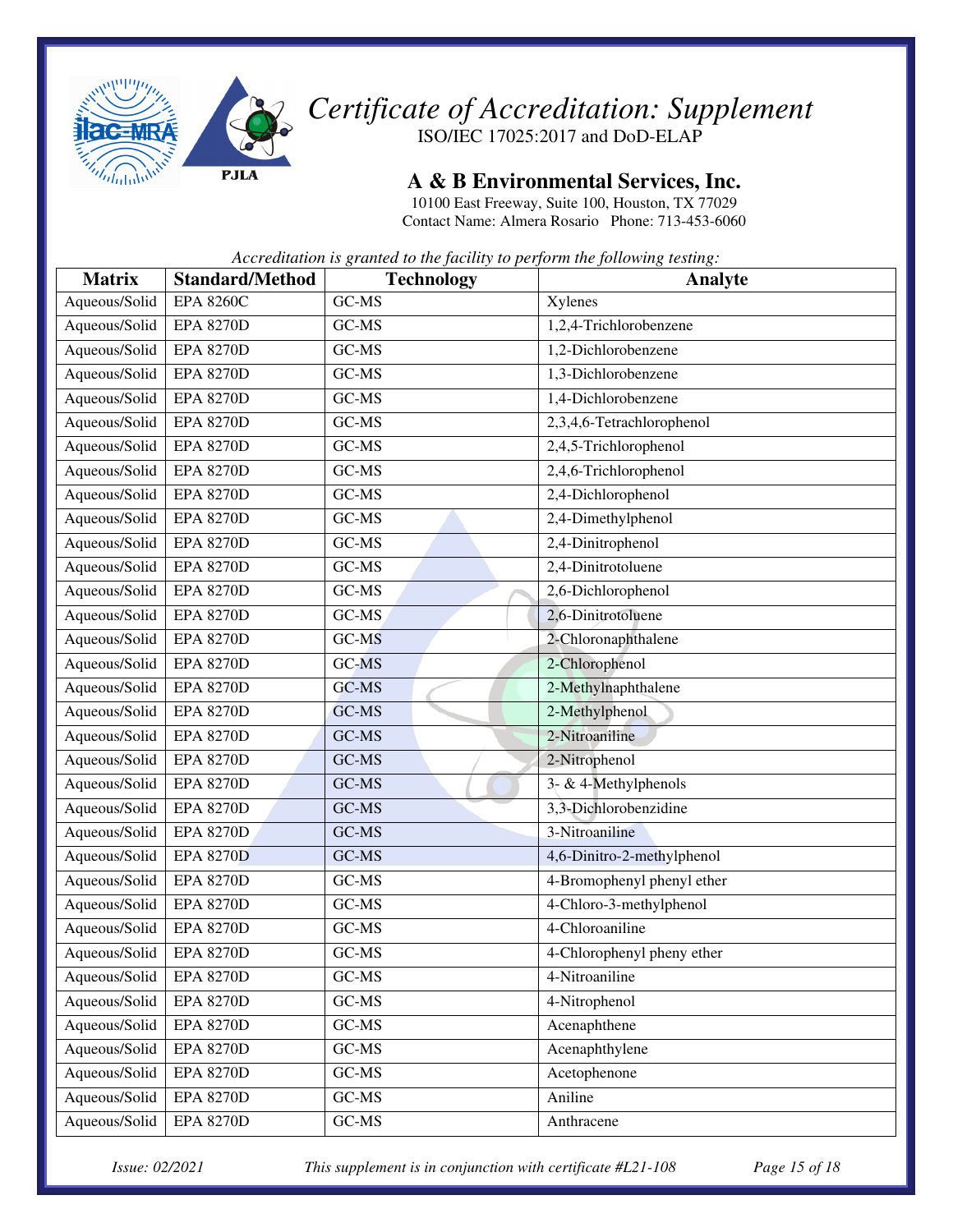

**A & B Environmental Services, Inc.** 

10100 East Freeway, Suite 100, Houston, TX 77029 Contact Name: Almera Rosario Phone: 713-453-6060

*Accreditation is granted to the facility to perform the following testing:* 

| <b>Matrix</b> | <b>Standard/Method</b> | <b>Technology</b> | <b>Analyte</b>               |
|---------------|------------------------|-------------------|------------------------------|
| Aqueous/Solid | <b>EPA 8270D</b>       | GC-MS             | Benzidine                    |
| Aqueous/Solid | <b>EPA 8270D</b>       | $GC-MS$           | Benzo(a)anthracene           |
| Aqueous/Solid | <b>EPA 8270D</b>       | GC-MS             | Benzo(a)pyrene               |
| Aqueous/Solid | <b>EPA 8270D</b>       | GC-MS             | Benzo(b)fluoranthene         |
| Aqueous/Solid | <b>EPA 8270D</b>       | GC-MS             | Benzo(g,h,i)perylene         |
| Aqueous/Solid | <b>EPA 8270D</b>       | GC-MS             | Benzo(k)fluoranthene         |
| Aqueous/Solid | <b>EPA 8270D</b>       | GC-MS             | Benzoic acid                 |
| Aqueous/Solid | <b>EPA 8270D</b>       | GC-MS             | Benzyl alcohol               |
| Aqueous/Solid | <b>EPA 8270D</b>       | GC-MS             | Biphenyl                     |
| Aqueous/Solid | <b>EPA 8270D</b>       | GC-MS             | Bis(2-chloroethoxy) methane  |
| Aqueous/Solid | <b>EPA 8270D</b>       | GC-MS             | Bis(2-chloroethyl) ether     |
| Aqueous/Solid | <b>EPA 8270D</b>       | GC-MS             | Bis(2-chloroisopropyl) ether |
| Aqueous/Solid | <b>EPA 8270D</b>       | GC-MS             | Bis(2-ethylhexyl)phthalate   |
| Aqueous/Solid | <b>EPA 8270D</b>       | GC-MS             | Butyl benzyl phthalate       |
| Aqueous/Solid | <b>EPA 8270D</b>       | GC-MS             | Carbazole                    |
| Aqueous/Solid | <b>EPA 8270D</b>       | GC-MS             | Chrysene                     |
| Aqueous/Solid | <b>EPA 8270D</b>       | GC-MS             | Dibenzo(a,h)anthracene       |
| Aqueous/Solid | <b>EPA 8270D</b>       | GC-MS             | Dibenzofuran                 |
| Aqueous/Solid | <b>EPA 8270D</b>       | GC-MS             | Diethyl phthalate            |
| Aqueous/Solid | <b>EPA 8270D</b>       | GC-MS             | Dimethyl phthalate           |
| Aqueous/Solid | <b>EPA 8270D</b>       | GC-MS             | Di-n-butyl phthalate         |
| Aqueous/Solid | <b>EPA 8270D</b>       | GC-MS             | Di-n-octyl Phthalate         |
| Aqueous/Solid | <b>EPA 8270D</b>       | GC-MS             | Fluoranthene                 |
| Aqueous/Solid | <b>EPA 8270D</b>       | GC-MS             | Fluorene                     |
| Aqueous/Solid | <b>EPA 8270D</b>       | GC-MS             | Hexachlorobenzene            |
| Aqueous/Solid | <b>EPA 8270D</b>       | GC-MS             | Hexachlorobutadiene          |
| Aqueous/Solid | <b>EPA 8270D</b>       | GC-MS             | Hexachlorocyclopentadiene    |
| Aqueous/Solid | <b>EPA 8270D</b>       | GC-MS             | Hexachloroethane             |
| Aqueous/Solid | <b>EPA 8270D</b>       | GC-MS             | Indeno $(1,2,3$ -cd)pyrene   |
| Aqueous/Solid | <b>EPA 8270D</b>       | GC-MS             | Isophorone                   |
| Aqueous/Solid | <b>EPA 8270D</b>       | GC-MS             | Naphthalene                  |
| Aqueous/Solid | <b>EPA 8270D</b>       | GC-MS             | Nitrobenzene                 |
| Aqueous/Solid | <b>EPA 8270D</b>       | GC-MS             | N-Nitrosodimethylamine       |
| Aqueous/Solid | <b>EPA 8270D</b>       | GC-MS             | N-nitroso-di-n-propylamine   |
| Aqueous/Solid | <b>EPA 8270D</b>       | GC-MS             | N-Nitrosodiphenylamine       |

*Issue: 02/2021 This supplement is in conjunction with certificate #L21-108 Page 16 of 18*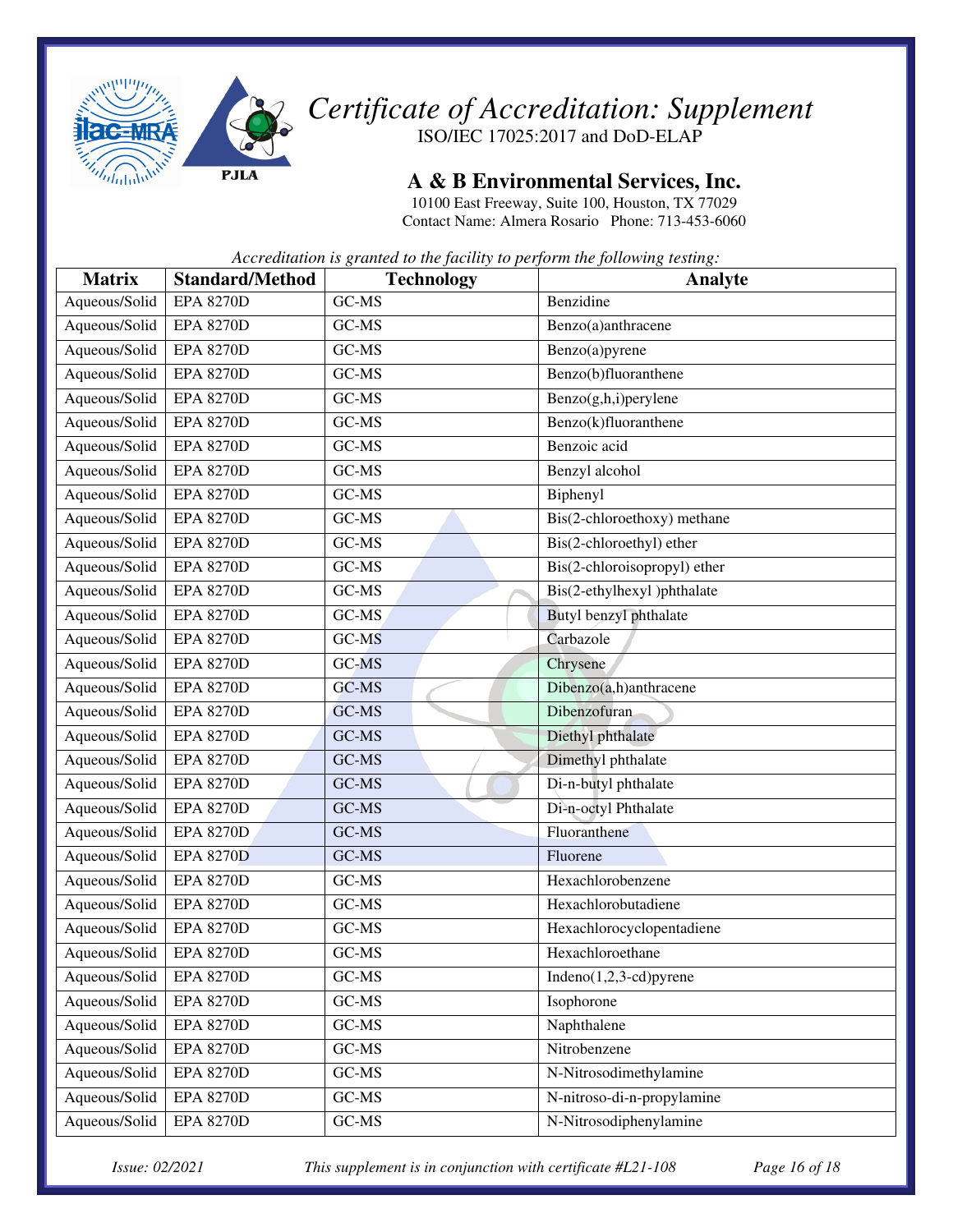

**A & B Environmental Services, Inc.** 

10100 East Freeway, Suite 100, Houston, TX 77029 Contact Name: Almera Rosario Phone: 713-453-6060

| <b>Matrix</b> | <b>Standard/Method</b> | <b>Technology</b>               | Analyte                      |
|---------------|------------------------|---------------------------------|------------------------------|
| Aqueous/Solid | <b>EPA 8270D</b>       | GC-MS                           | Pentachlorobenzene           |
| Aqueous/Solid | <b>EPA 8270D</b>       | GC-MS                           | Pentachlorophenol            |
| Aqueous/Solid | <b>EPA 8270D</b>       | GC-MS                           | Phenanthrene                 |
| Aqueous/Solid | <b>EPA 8270D</b>       | GC-MS                           | Phenol                       |
| Aqueous/Solid | <b>EPA 8270D</b>       | GC-MS                           | Pyrene                       |
| Aqueous/Solid | <b>EPA 8270D</b>       | GC-MS                           | Pyridine                     |
| Aqueous/Solid | <b>EPA 8310</b>        | <b>HPLC</b>                     | Acenaphthene                 |
| Aqueous/Solid | <b>EPA 8310</b>        | <b>HPLC</b>                     | Acenaphthylene               |
| Aqueous/Solid | <b>EPA 8310</b>        | <b>HPLC</b>                     | Anthracene                   |
| Aqueous/Solid | <b>EPA 9010</b>        | Distillation/spectrophotometric | Cyanide                      |
| Aqueous/Solid | EPA 9014               | Distillation/spectrophotometric | Cyanide                      |
| Aqueous/Solid | <b>EPA 9020B</b>       | Combustion/Coulimetric          | <b>TOX</b>                   |
| Aqueous/Solid | EPA 9023               | <b>Combustion/Coulimetric</b>   | <b>EOX</b>                   |
| Aqueous/Solid | <b>EPA 9056A</b>       | IC                              | <b>Bromide</b>               |
| Aqueous/Solid | <b>EPA 9056A</b>       | IC                              | Chloride                     |
| Aqueous/Solid | <b>EPA 9056A</b>       | IC                              | Fluoride                     |
| Aqueous/Solid | <b>EPA 9056A</b>       | IC                              | Nitrate                      |
| Aqueous/Solid | <b>EPA 9056A</b>       | IC                              | Nitrate/Nitrite as N         |
| Aqueous/Solid | <b>EPA 9056A</b>       | IC                              | Nitrite                      |
| Aqueous/Solid | <b>EPA 9056A</b>       | IC                              | Ortho Phosphate-P            |
| Aqueous/Solid | <b>EPA 9056A</b>       | IC                              | Sulfate                      |
| Aqueous/Solid | <b>TX1005</b>          | GC-FID                          | $C6-C12$                     |
| Aqueous/Solid | TX1005                 | GC-FID                          | $>C12-C28$                   |
| Aqueous/Solid | TX1005                 | GC-FID                          | $>C28-C35$                   |
| Aqueous/Solid | TX1005                 | GC-FID                          | Total petroleum Hydrocarbons |